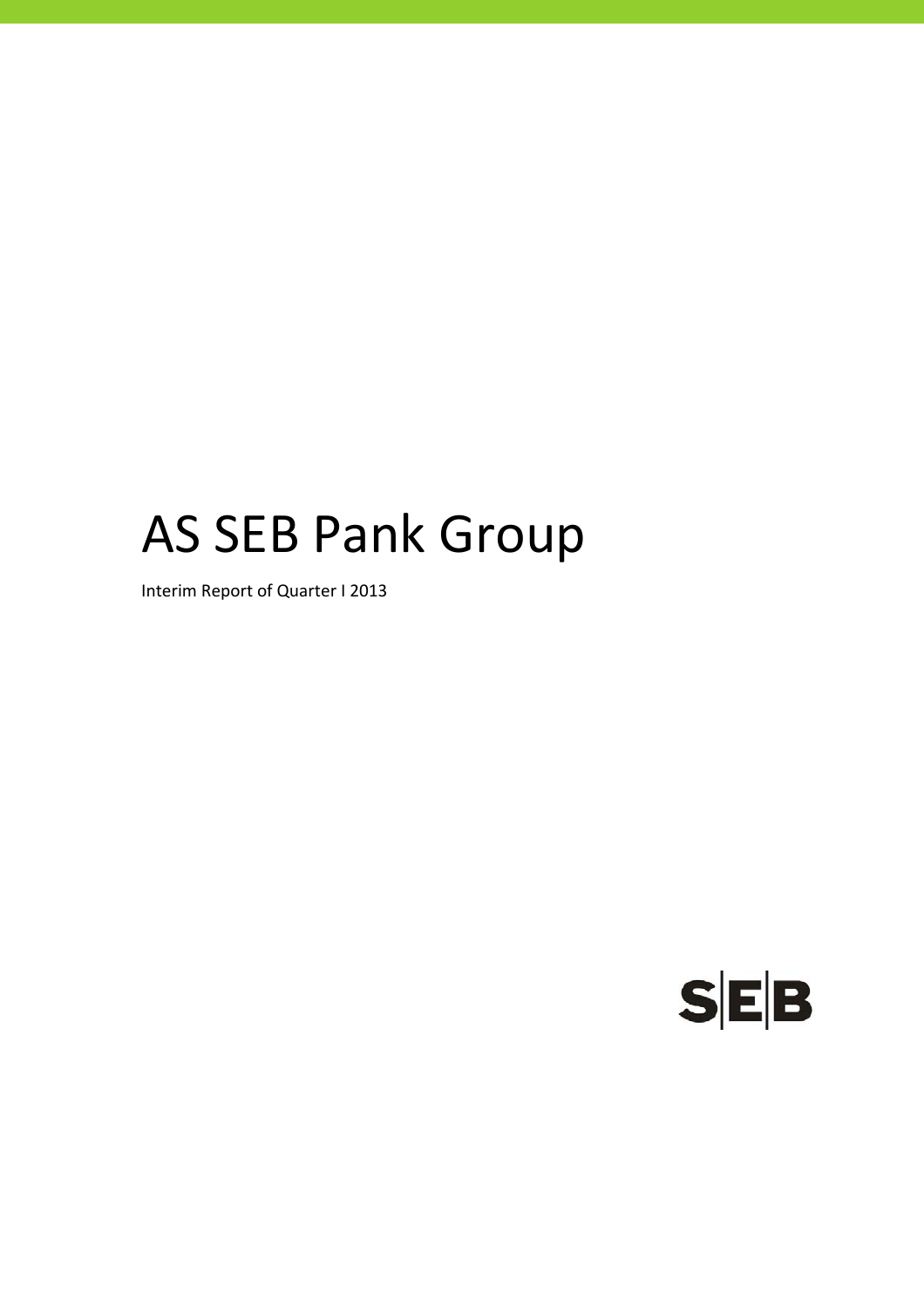#### **Contents** P.

|      |                                                                                                                                                                                                                                | 2              |
|------|--------------------------------------------------------------------------------------------------------------------------------------------------------------------------------------------------------------------------------|----------------|
| I.   |                                                                                                                                                                                                                                | 3              |
| 1.   |                                                                                                                                                                                                                                | 3              |
| 2.   |                                                                                                                                                                                                                                | 3              |
| II.  | Management Report and the contract of the contract of the contract of the contract of the contract of the contract of the contract of the contract of the contract of the contract of the contract of the contract of the cont | 4              |
| 1.   | Credit institution's group as defined in Credit Institutions Law __________________________________                                                                                                                            | $\overline{4}$ |
| 1.1. |                                                                                                                                                                                                                                | $\overline{4}$ |
| 1.2. | Changes in the consolidated group during the accounting period and plans for year 2013                                                                                                                                         | 4              |
| 2.   |                                                                                                                                                                                                                                | 5              |
| 3.   |                                                                                                                                                                                                                                | $\overline{7}$ |
| 4.   |                                                                                                                                                                                                                                | 9              |
| 5.   |                                                                                                                                                                                                                                | 9              |
| Ш.   |                                                                                                                                                                                                                                | 11             |
| 1.   |                                                                                                                                                                                                                                |                |
| 2.   | Consolidated statement of comprehensive income<br>11                                                                                                                                                                           |                |
| 3.   |                                                                                                                                                                                                                                |                |
| 4.   |                                                                                                                                                                                                                                |                |
| 5.   |                                                                                                                                                                                                                                |                |
| 6.   |                                                                                                                                                                                                                                |                |
|      |                                                                                                                                                                                                                                |                |
|      |                                                                                                                                                                                                                                |                |
|      |                                                                                                                                                                                                                                | 19             |
|      |                                                                                                                                                                                                                                | 19             |
|      |                                                                                                                                                                                                                                | 19             |
|      |                                                                                                                                                                                                                                |                |
|      |                                                                                                                                                                                                                                |                |
|      |                                                                                                                                                                                                                                |                |
|      |                                                                                                                                                                                                                                |                |
|      | Note 10 Geographic concentration of financial assets and liabilities_________________________________ 21                                                                                                                       |                |
|      | Note 11 Concentration of financial assets and liabilities by industry sector<br>22                                                                                                                                             |                |
|      |                                                                                                                                                                                                                                | 24             |
|      |                                                                                                                                                                                                                                |                |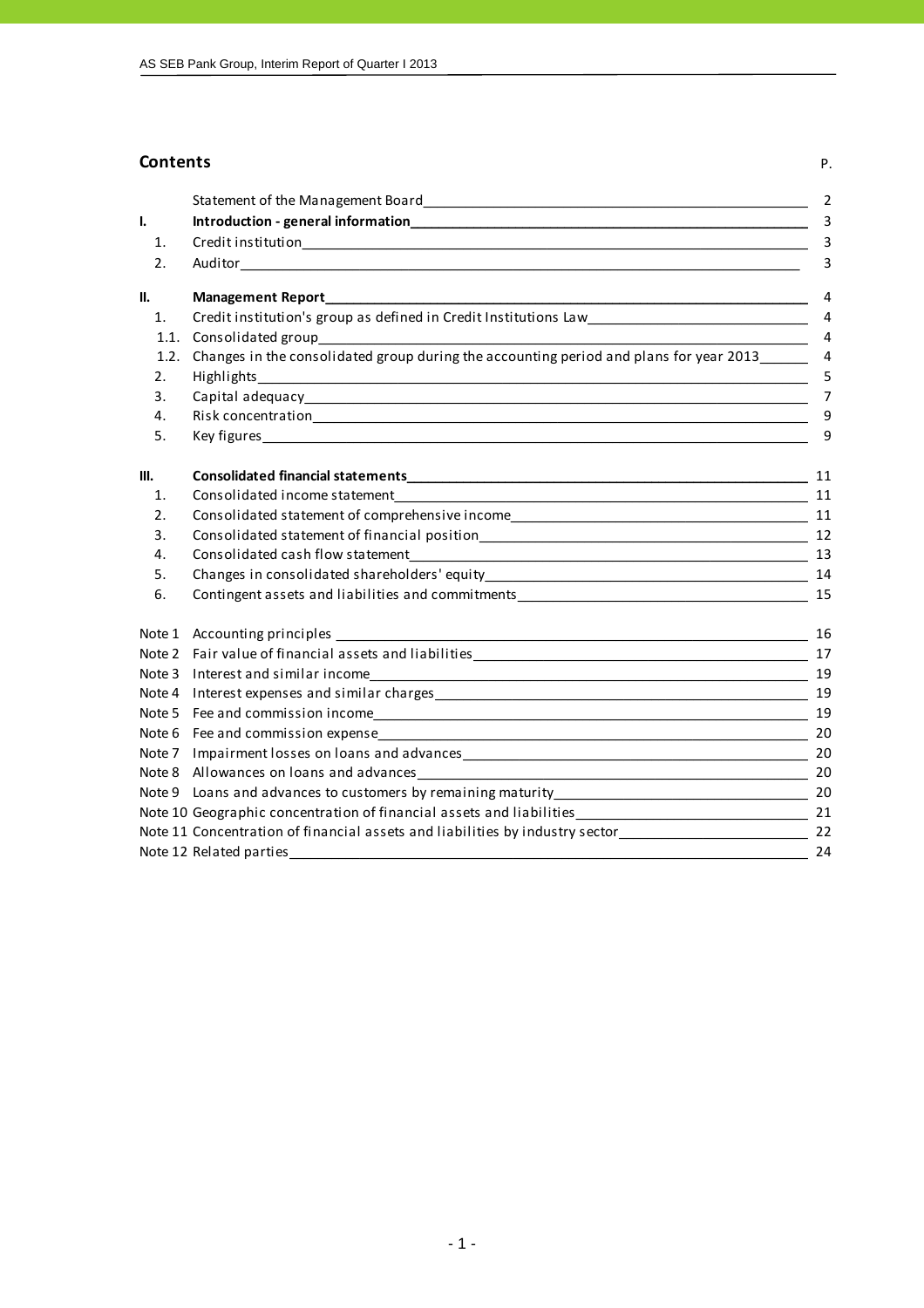#### **Statement of the Management Board**

Interim Report of Quarter I 2013 consists of the following parts and reports: Introduction – general information Management Report Consolidated Financial Statements Notes

The financial and other additional information published in the Interim Report of Quarter I 2013 is true and complete. Consolidated financial statements give a true and fair view of the actual financial position, results of operations and cash flows of the Group.

Consolidated financial statements have been compiled in accordance with the International Accounting Standard IAS 34 "Interim financial reporting" and in conformity with the requirements of Eesti Pank for publishing information. AS SEB Pank and subsidiaries of the consolidated group are assumed to be going concern.

Consolidated financial statements for the Quarter I 2013 are not audited.

Riho Unt Chairman of the Management Board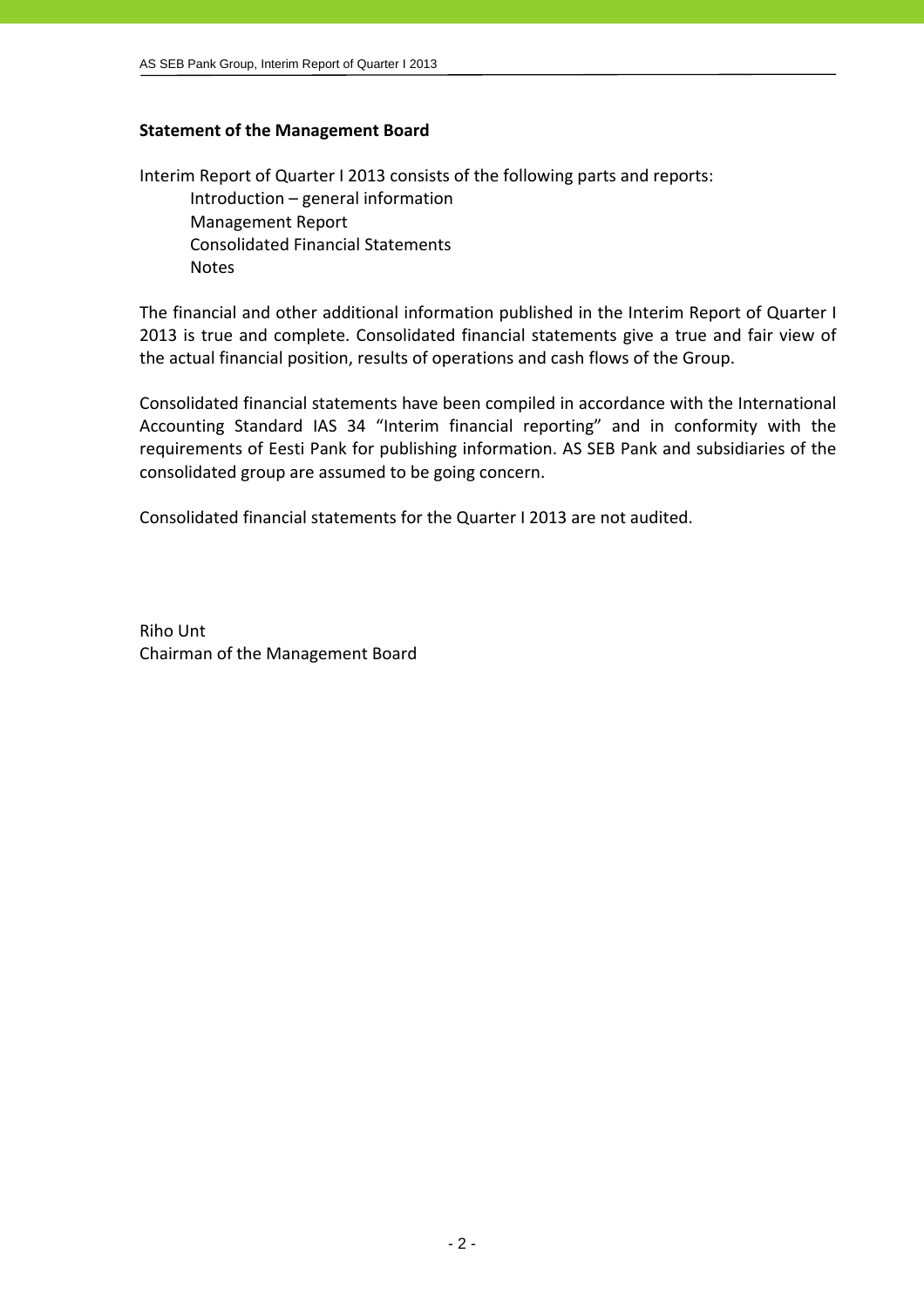#### **I. Introduction ‐ general information**

#### **1. Credit institution**

Company name AS SEB Pank Registered in Republic of Estonia Registry date 08.12.1995 Phone  $+372$  6 655 100 Fax +372 6 655 102 SWIFT EEUHEE2X e-mail info@seb.ee

Address Tornimäe Str. 2, Tallinn 15010, Estonia Registry code 10004252 (Estonian Commercial Register) Internet homepage http://www.seb.ee

#### **2. Auditor**

Reporting date 31.03.2013

Audit company and all the AS PricewaterhouseCoopers Registry code 10142876 (Estonian Commercial Register) Address **Pärnu Str. 15, 10141 Tallinn, Estonia** 

Reporting period 01.01.2013 ‐ 31.03.2013 Reporting currency Euro (EUR), millions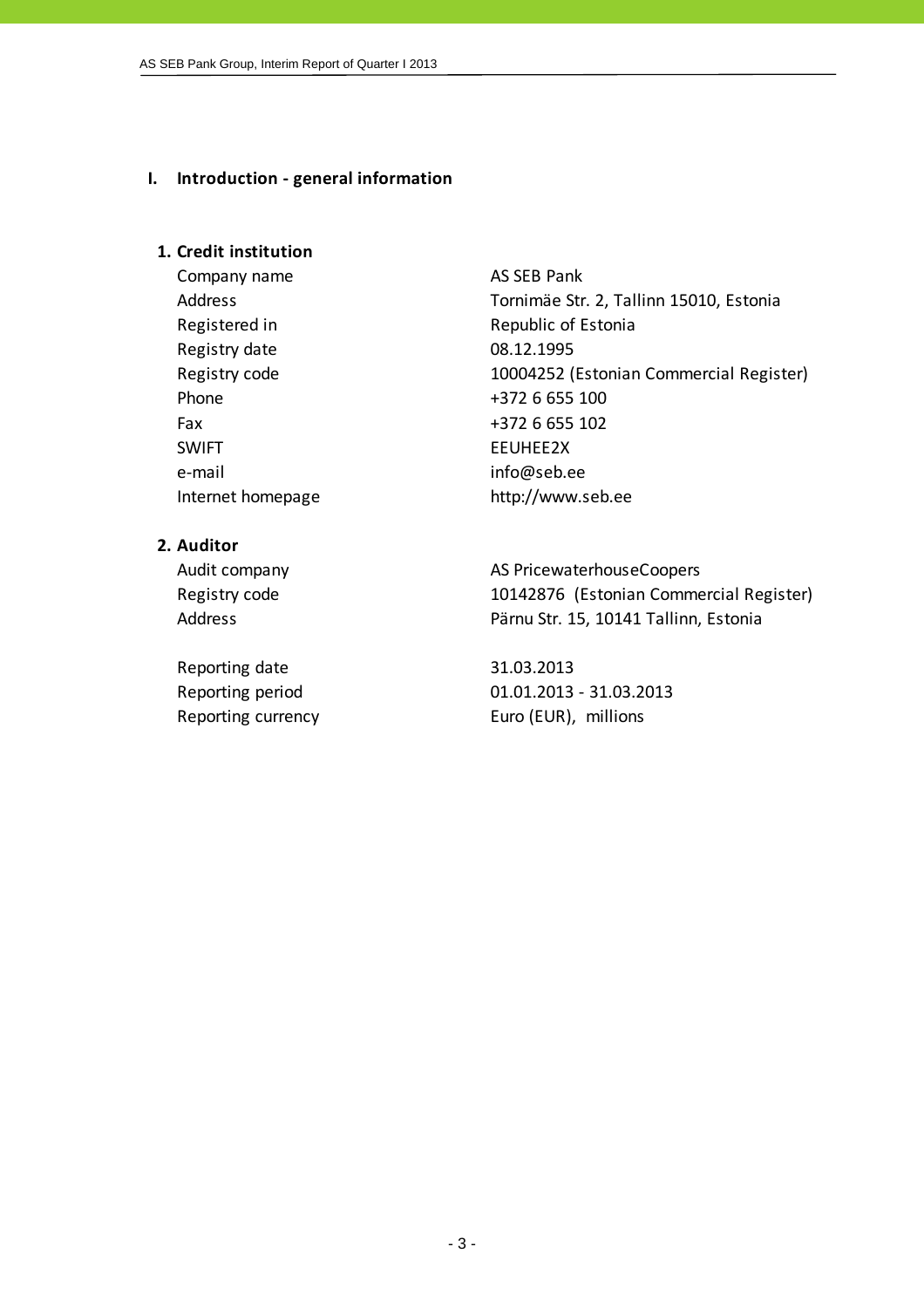#### **II. Management Report**

#### **1. Credit institution's group as defined in Credit Institutions Law**

#### **1.1. Consolidated group**

| Company name                              | Registry<br>code | Reg. date | <b>Address</b>                                   | <b>Activity</b>        | Holding***<br>(%) | At an acqui-<br>sition cost<br>(EURmio) |
|-------------------------------------------|------------------|-----------|--------------------------------------------------|------------------------|-------------------|-----------------------------------------|
| AS SEB Liising                            | 10281767         | 03.10.97  | Tallinn, Tornimäe 2                              | Leasing                | 100.0%            | 1.8                                     |
| AS Rentacar*                              | 10303546         | 20.10.97  | Haapsalu, Karja 27                               | Leasing                | 100.0%            | 0.0                                     |
| AS SEB Varahaldus                         | 10035169         | 22.05.96  | Tallinn, Tornimäe 2                              | Asset management       | 100.0%            | 2.7                                     |
| AS Sertifits eerimiskes kus <sup>**</sup> | 10747013         | 27.03.01  | Tallinn, Pärnu mnt 141                           | Data communication     | 25.0%             | 1.0                                     |
| Tieto Estonia Services OÜ ** 11065244     |                  | 30.08.04  | Tallinn, Tammsaare tee 47 Information processing |                        | 20.0%             | 0.0                                     |
|                                           |                  |           |                                                  | and network management |                   |                                         |
|                                           |                  |           |                                                  |                        |                   | 5.5                                     |

All enterprises are registered in Estonian Commercial Register.

Parent company of the Group is AS SEB Pank, its activity is banking (information on page 3).

\* Consolidated subsidiaries of AS SEB Liising

\*\* Associates

\*\*\* For all investments the percentage of holding equals to both, the holding from the number of shares as well as from the number of votes.

The "consolidated group" in the meaning of Credit Institutions Law in Estonia and the "Group" for IFRS consolidation purposes are identical.

Non‐profit association SEB Heategevusfond is an association, not belonging to the consolidation group, registered on 06.01.2006. The founders of the association are AS SEB Pank and AS SEB Elu- ja Pensionikindlustus. The association is aimed at raising and distributing funds for charitable cause to organisations, dealing with children, who have been deprived of parental care. Upon dissolution of the association, the assets remaining after satisfaction of the claims of creditors shall be transferred to a non‐profit association or foundation with similar objectives, entered to the list of associations subject to income tax incentive of the Government of the Estonian Republic, or a legal person in public law, state or local government.

Non‐profit association Spordiklubi United is an association, not belonging to the consolidation group, which started from September 2008. The association is founded by AS SEB Pank. The association is aimed at organising on hobby and competition level sport events and organising promotions for advertising of own and supporter´s activities. Upon dissolution of the association, the assets shall be transferred to a non‐profit association, foundation or other persons filling the objectives by articles in public interests.

## **1.2. Changes in the consolidated group during the accounting period and plans for year 2013**

No such events or trends have occurred by the time of publishing the report, which would affect the strategy of the group in 2013.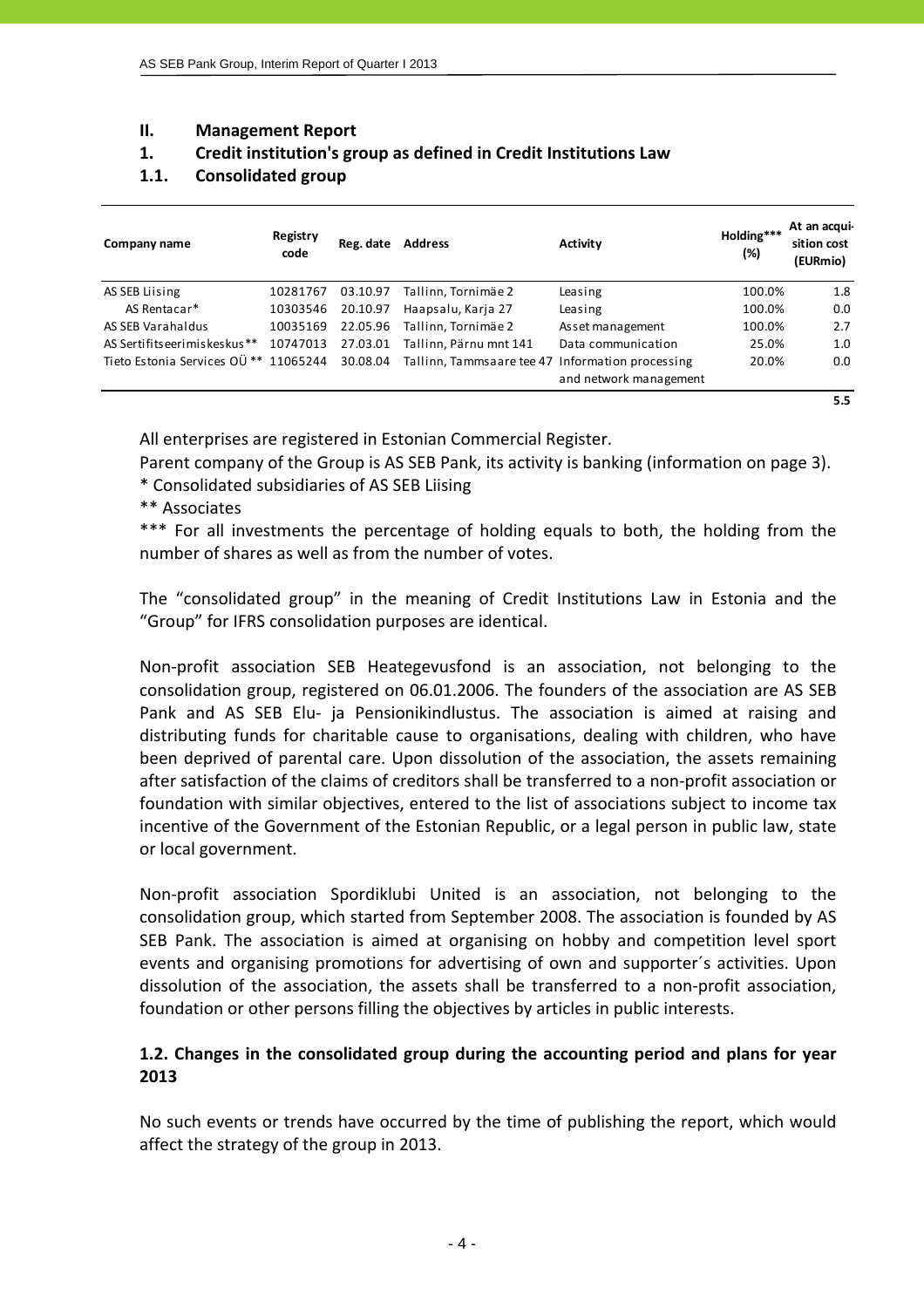## **2. Highlights**

Changes in Members of the Supervisory Board of AS SEB Pank: David Teare became member on March 20, 2013 instead of Stefan Davill.

In February, the Supervisory Board of AS SEB Pank appointed **Inga Ruduša as the new Finance and Operations Area Manager, as well as Member of the Management Board**. Inga has 17 years of experience with the Financial Management Division of SEB Latvia, where her area of responsibility included financial analysis and planning, reporting, project management and other functions. Inga's previous experience also includes working at the Ministry of Finance of the Republic of Latvia, where she was responsible for the planning of revenue for the state budget.

In February, SEB launched a pilot project in which clients are provided state‐of‐the‐art digital and **paper free service in select bank branches**. In a paper free branch, documents are signed digitally and then saved in the client's digital portal located in the Internet bank. This results in significant savings in the everyday use of paper and makes the bank more environmentally friendly.

In March, SEB launched the **3D secure programme** to protect card payments on the Internet. SEB's MasterCard cards are the first to be integrated with the programme; with VISA cards to undergo the process at a later date.

SEB received several awards and acknowledgment in the first quarter of 2013:

- **Global Finance** named SEB **the Best Trade Finance Bank in Estonia for 2013.**
- **Euromoney** named SEB the Best Provider of Private Banking Services to the super affluent segment.
- SEB Bank project "**Guinness record**" won the title of the Best Internal Communications project in 2012.
- **SEB was the most praised bank during the good service month,** celebrated by Estonian companies every March.

SEB was the **main sponsor of the Tartu Marathon** – the biggest cross‐country skiing event in Estonia, with more than 8500 participants.

SEB Pank, Gold Sponsor of the **Estonian National Opera**, awarded their third **People's Choice Award** to a male and a female soloist chosen by opera‐goers this year. A total of 5000 people took part in the vote.

SEB Estonia participated in the **Earth Hour** initiative.

SEB participated in the Estonian Banking Association organized **Financial Literacy Day** and 26 SEB volunteers visited schools and gave lectures.

SEB supports Estonia's leading **business plan competition "Ajujaht"**, which is designed to contribute to the creation of new knowledge‐based companies and to boost the business skills of students and young scientists. Eight finalists in the 2012 competition were selected in March.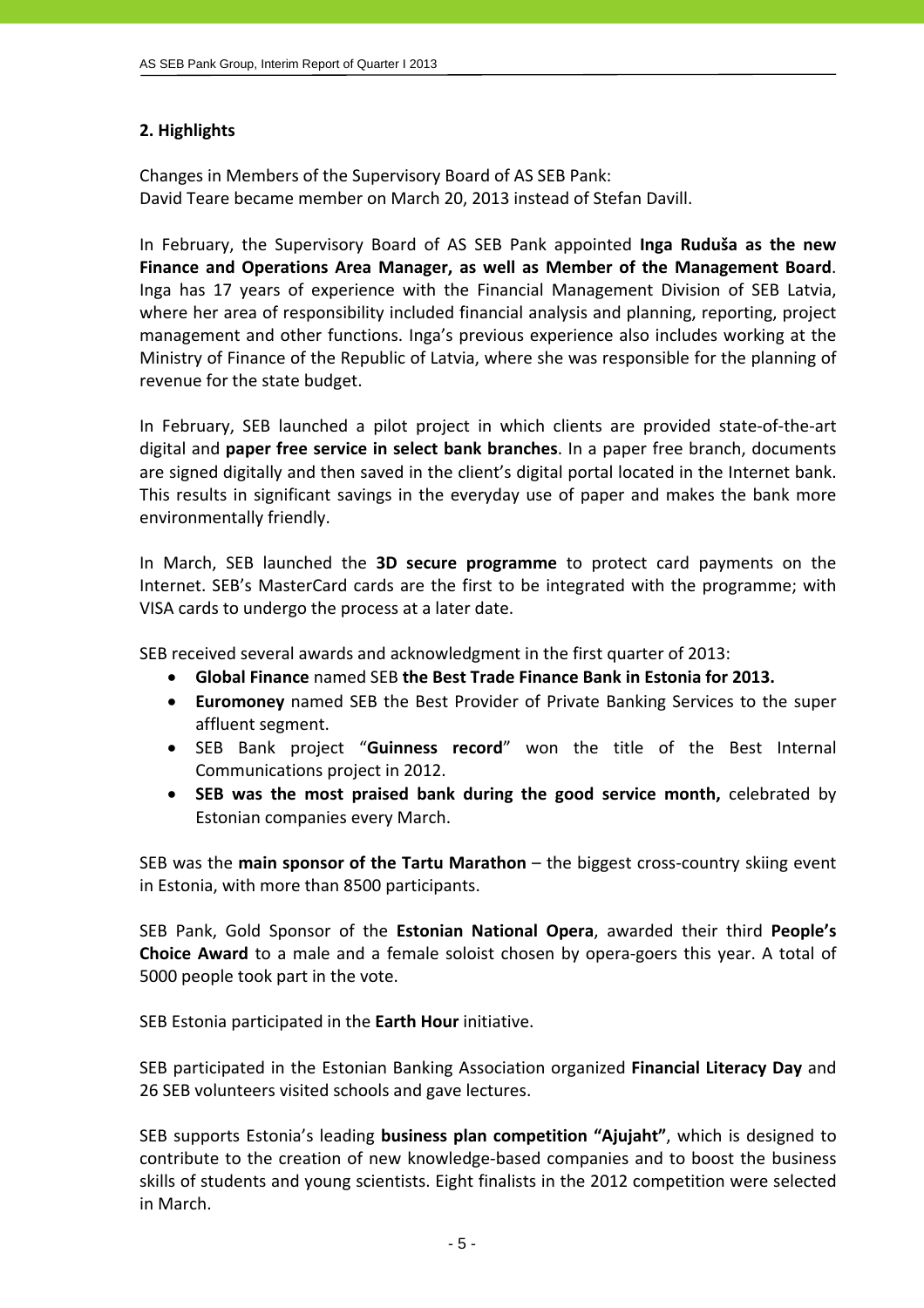**SEB Charity Fund** carried out several events to support children staying in shelter homes. In the first quarter, SEB Charity Fund provided scholarships for **young mothers** who wish to continue their studies.

The more than 859.400 customers of SEB Pank Group are served by 1091 employees. The customers are served through many different channels such as 32 branch offices, 264 on‐ line post offices, 293 ATMs, 7279 POS-terminals. There are more than 527 900 debit and credit cards in use. In addition, 76% of our customers use our SEB Internet Bank and SEB Internet Bank for Business services.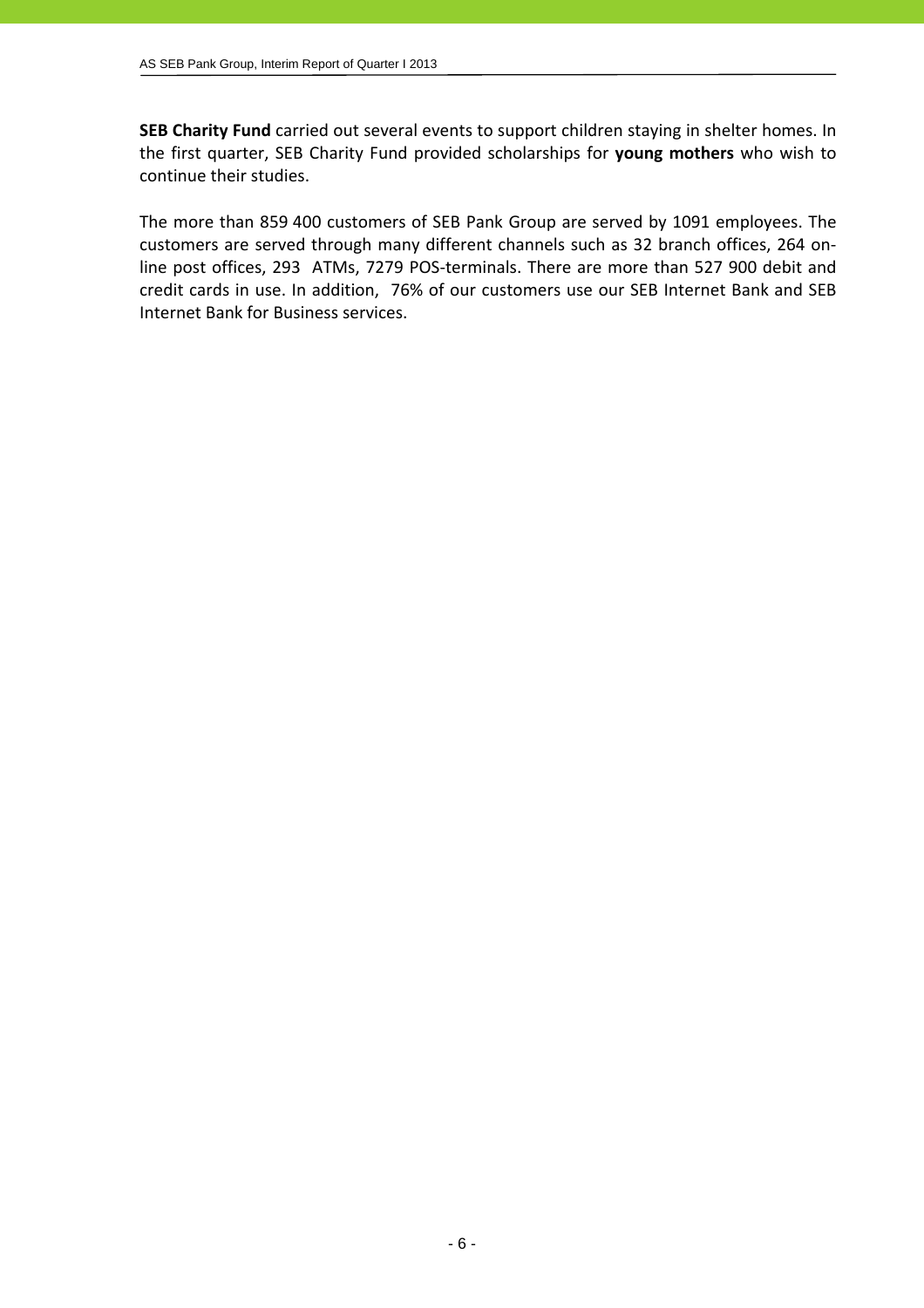## **3. Capital adequacy**

| <b>CAPITAL BASE</b>                                                             | 31.03.13 | 31.12.12 |
|---------------------------------------------------------------------------------|----------|----------|
| Paid-in share capital                                                           | 42.5     | 42.5     |
| Premium                                                                         | 86.3     | 86.3     |
| General banking reserves                                                        | 19.4     | 19.4     |
| Retained earnings / loss                                                        | 553.7    | 482.4    |
| Unrealised profit for previous periods on shares of subsidiaries and associated |          |          |
| companies (negative)                                                            | $-0.1$   | $-0.1$   |
| Intangibles                                                                     | $-0.4$   | $-0.5$   |
| Audited profit for the period                                                   | 0.0      | 71.3     |
| Total primary own funds                                                         | 701.4    | 701.3    |
| Available for sale financial instruments                                        | 0.2      | 0.4      |
| Allowances and adjustments exceeding expected loss                              | 10.2     | 10.1     |
| Total supplementary own funds                                                   | 10.4     | 10.5     |
| Total deductions                                                                | 0.0      | 0.0      |
| Primary own funds after deductions                                              | 701.4    | 701.3    |
| Supplementary own funds after deductions                                        | 10.4     | 10.5     |
| Own funds included in calculation of capital adequacy                           | 711.8    | 711.8    |

| <b>CAPITAL REQUIREMENTS</b>                                                          | 31.03.13 | 31.12.12 |
|--------------------------------------------------------------------------------------|----------|----------|
| Municipalities and regions with standardised approach                                | 5.7      | 6.0      |
| State agencies, non-profit institutions and associations with standardised           | 0.2      | 0.1      |
| Retail claims with standardised approach                                             | 15.9     | 16.2     |
| Shares of investment funds with standardised approach                                | 0.4      | 0.4      |
| Other assets with standardised approach                                              | 3.4      | 3.3      |
| Credit institutions, investment firms and municipalities with IRB                    | 5.5      | 5.1      |
| Other companies with IRB                                                             | 128.2    | 125.2    |
| Retail claims with IRB                                                               | 36.5     | 38.7     |
| Total capital requirements for covering the credit risk and counterparty credit risk | 195.8    | 195.0    |
| Capital requirement for covering interest position risk                              | 1.0      | 1.1      |
| Total market risk                                                                    | 1.0      | 1.1      |
| Capital requirement for covering AMA of operational risk                             | 11.2     | 11.4     |
| Capital requirements total                                                           | 208.0    | 207.5    |
| Transition period floor of own funds if using IRB                                    | 308.6    | 303.1    |
| Capital requirements for calculating capital adequacy                                | 308.6    | 303.1    |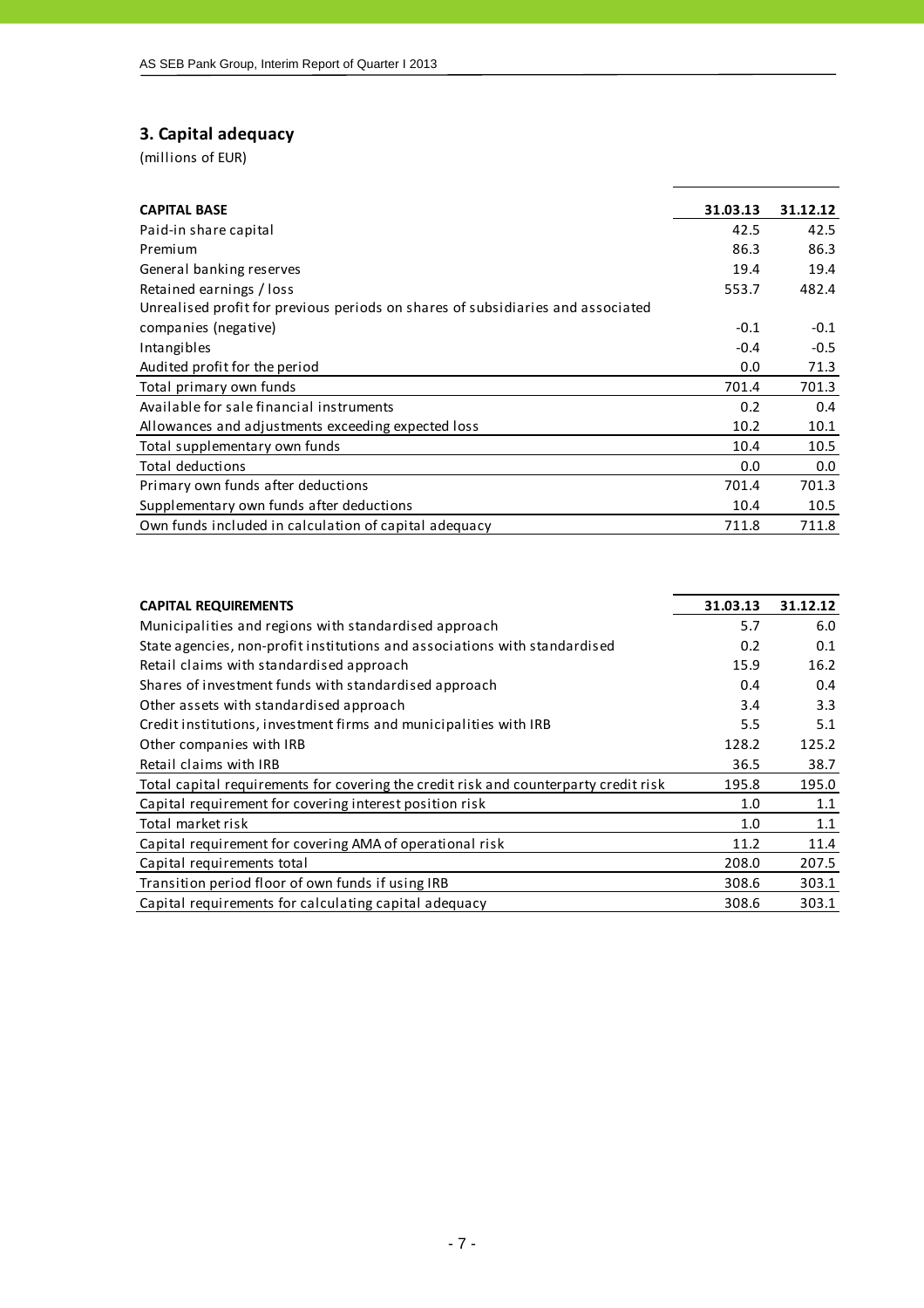#### **CAPITAL RATIOS**

|                         |       | 31.03.13 31.12.12 |
|-------------------------|-------|-------------------|
| Capital adequacy, %     | 23.07 | 23.49             |
| Tier 1 Capital Ratio, % | 22.73 | 23.14             |
| Tier 2 Capital Ratio, % | 0.34  | 0.35              |

#### **MEMBERS OF CONSOLIDATION GROUP, INCLUDED TO CAPITAL ADEQUACY CALCULATION**

AS SEB Pank AS SEB Liising Group AS SEB Varahaldus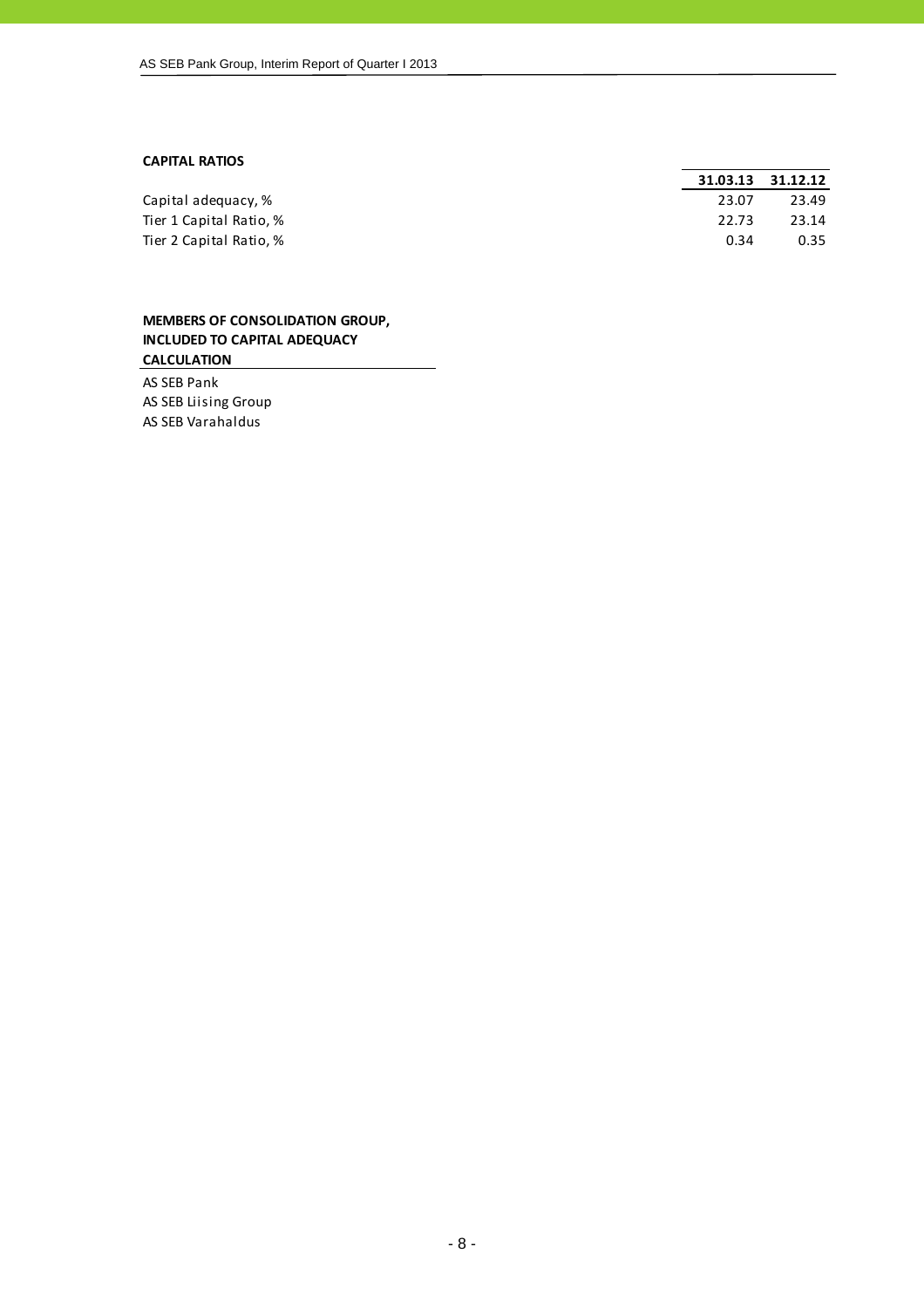#### **4. Risk concentration**

| (millions of EUR)                                                                                                       | 31.03.13 | 31.12.12 | 31.03.12      |
|-------------------------------------------------------------------------------------------------------------------------|----------|----------|---------------|
| Total claims against persons associated with the credit institution's<br>consolidation group                            | 1.1      | 1.0      | $1.2^{\circ}$ |
| The share of claims of the persons associated with the credit institution's<br>consolidation group in net own funds, %, | 0.16     | 0.15     | 0.18          |
| Total of large exposure claims                                                                                          | 286.6    | 355.2    | 351.2         |
| The share of large exposure claims in net own funds, %                                                                  | 40.26    | 49.89    | 50.85         |
| Number of large exposure customers                                                                                      | 4        | 5        | 5.            |

#### **5. Key figures**

| (millions of EUR)                       |          |          |          |
|-----------------------------------------|----------|----------|----------|
|                                         | 31.03.13 | 31.12.12 | 31.03.12 |
| Net profit                              | 18.5     | 71.3     | 21.8     |
|                                         |          |          |          |
| Average equity                          | 711.4    | 666.6    | 641.5    |
| Return on equity (ROE), %               | 10.40    | 10.70    | 13.59    |
| Average assets                          | 4,153.5  | 4,143.5  | 4,131.7  |
| Return on assets (ROA), %               | 1.78     | 1.72     | 2.11     |
|                                         |          |          |          |
| Net interest income                     | 18.0     | 81.2     | 21.9     |
| Average interest earning assets         | 4,033.6  | 4,034.7  | 4,027.5  |
| Net interest margin (NIM), %            | 1.79     | 2.01     | 2.18     |
| Spread, %                               | 1.69     | 1.88     | 2.00     |
|                                         |          |          |          |
| Cost / Income ratio, %                  | 48.2     | 45.1     | 44.3     |
| Ratio of individually impaired loans, % | 1.19     | 1.39     | 1.97     |

#### **Explanations**

Return on equity (ROE) = Net profit/Average equity \* 100 Average equity = (Equity of current year end + Equity of previous year end)/2 Return on assets (ROA) = Net profit/Average assets \* 100 Average assets = (Assets of current year end + Assets of previous year end)/2 Cost of interest bearing liabilities = Interest expenses/Average interest bearing liabilities \*100 Cost/Income Ratio = Total Operating Expenses/Total Income \* 100 Spread = Yield on interest earning assets ‐ Cost of interest bearing liabilities Net interest margin (NIM) = Net interest income/Average interest earning assets \* 100 Yield on interest earning assets = Interest income/Average interest earning assets \*100

Ratio of individually impaired loans = Individually impaired loans/Loans to customers and credit institutions\* 100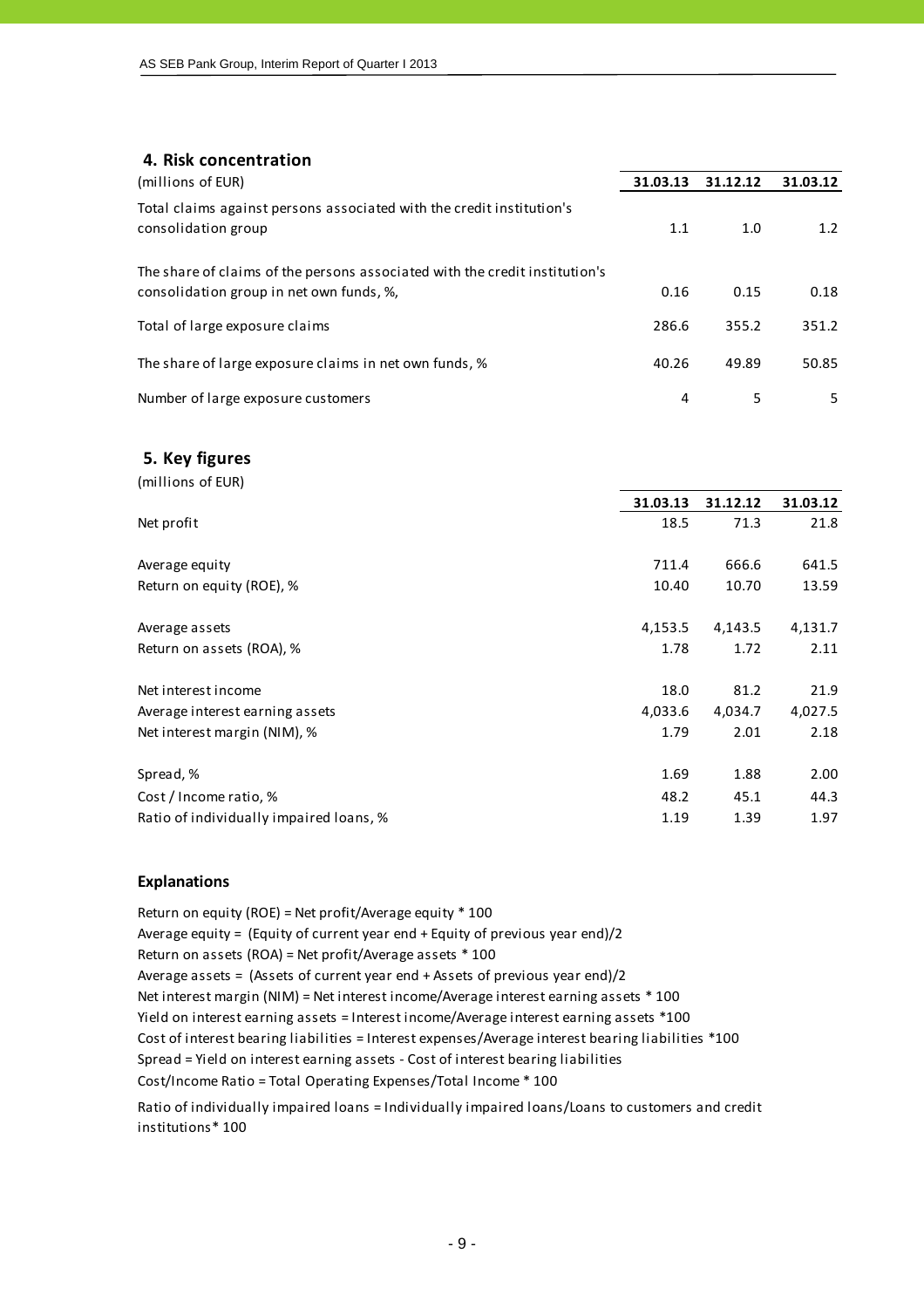#### **Interest earning assets:**

Balances with central bank Loans and advances to credit institutions Loans and advances to customers Debt securities and other fixed income securities (all without accrued interests)

#### **Interest bearing liabilities:**

Due to credit institutions Due to customers Loan funds Subordinated loans (all without accrued interests)

#### **Total Operating Expenses:**

Personnel expenses Other expenses Depreciation, amortisation and impairment of tangible and intangible assets

#### **Total Income:**

Net interest income Net fee and commission income Net income from foreign exchange Gains less losses from financial assets at fair value through profit or loss Income from dividends Gains less losses from investment securities Share of profit of associates Other income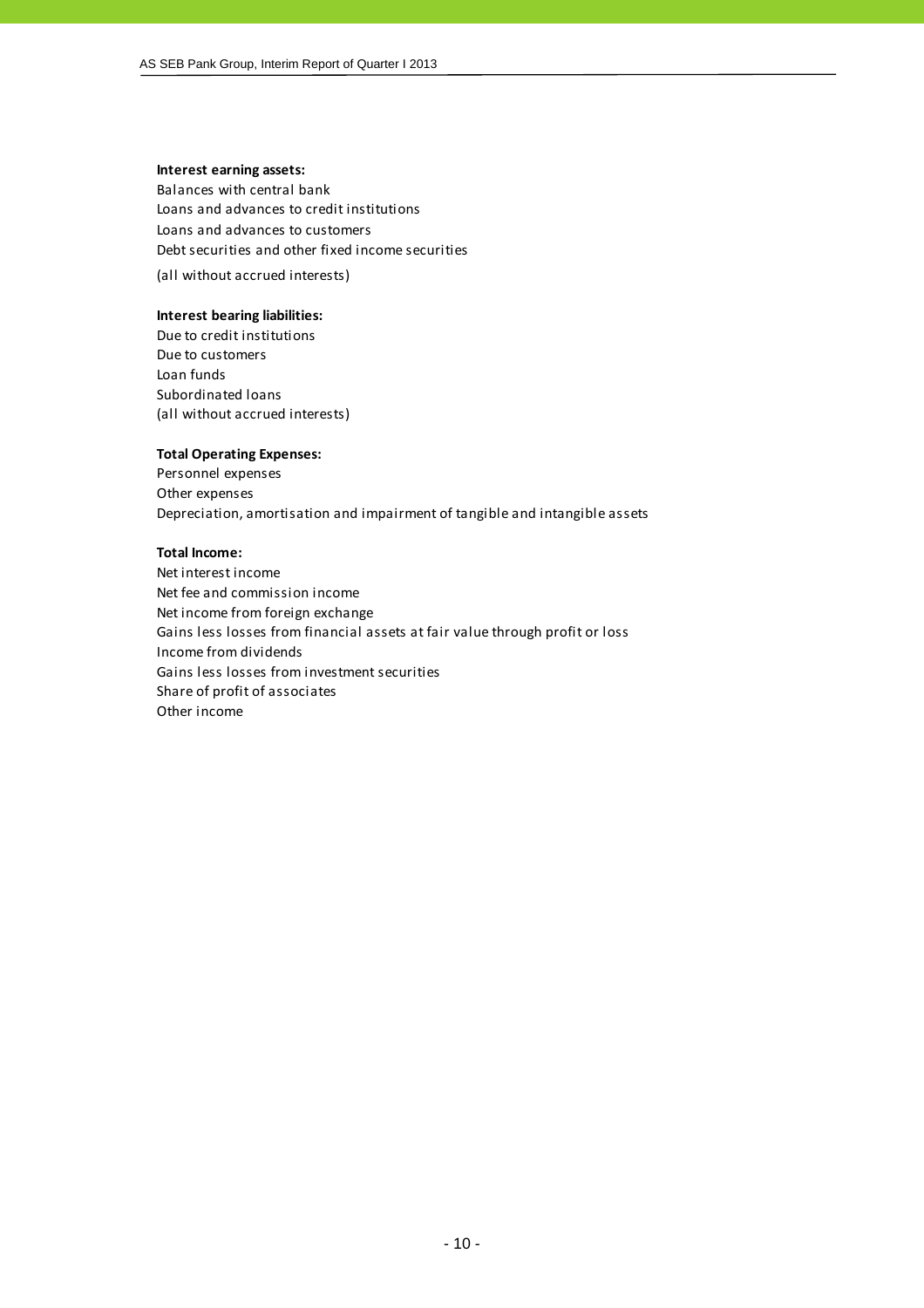## **III. Consolidated financial statements**

## **1. Consolidated income statement**

(millions of EUR)

|                                                                              |                | 2013                   | 2012   |
|------------------------------------------------------------------------------|----------------|------------------------|--------|
|                                                                              |                | Note 3 months 3 months |        |
| Interest and similar income                                                  | 3              | 22.3                   | 31.6   |
| Interest expenses and similar charges                                        | 4              | $-4.3$                 | $-9.7$ |
| Net Interest Income                                                          |                | 18.0                   | 21.9   |
| Fee and commission income                                                    | 5              | 12.7                   | 12.0   |
| Fee and commission expense                                                   | 6              | $-3.5$                 | $-3.4$ |
| Net fee and commission income                                                |                | 9.2                    | 8.6    |
| Net income from foreign exchange                                             |                | 0.9                    | 1.0    |
| Gains less losses from financial assets at fair value through profit or loss |                | 0.3                    | 0.9    |
| Gains less losses from investment securities                                 |                | 0.6                    | 0.0    |
| Share of profit of associates                                                |                | 0.1                    | 0.0    |
| Other income                                                                 |                | 0.2                    | 0.2    |
| Personnel expenses                                                           |                | $-8.2$                 | $-8.4$ |
| Other expenses                                                               |                | $-5.0$                 | $-5.3$ |
| Depreciation, amortisation and impairment of tangible and intangible assets  |                | $-0.9$                 | $-0.7$ |
| Profit before impairment losses on loans and advances                        |                | 15.2                   | 18.2   |
| Impairment losses on loans and advances                                      | $\overline{7}$ | 3.3                    | 3.6    |
| Profit before income tax                                                     |                | 18.5                   | 21.8   |
| Income tax                                                                   |                | 0.0                    | 0.0    |
| Net profit                                                                   |                | 18.5                   | 21.8   |
| Profit attributable to the sole equity holder                                |                | 18.5                   | 21.8   |

## **2. Consolidated statement of comprehensive income**

|                                                                      | 2013              | 2012 |
|----------------------------------------------------------------------|-------------------|------|
|                                                                      | 3 months 3 months |      |
| Net profit                                                           | 18.5              | 21.8 |
| Other comprehensive income/expense                                   |                   |      |
| Items that may subsequently be reclassified to the income statement: |                   |      |
| Revaluation of available-for-sale financial assets                   | $-0.4$            | 0.3  |
| Total other comprehensive income/expense                             | $-0.4$            | 0.3  |
| Total comprehensive income                                           | 18.1              | 22.1 |
| Sole equity holder of the parent entity (total)                      | 18.1              | 22.1 |
| -Total comprehensive income from continued operations                | 18.1              | 22.1 |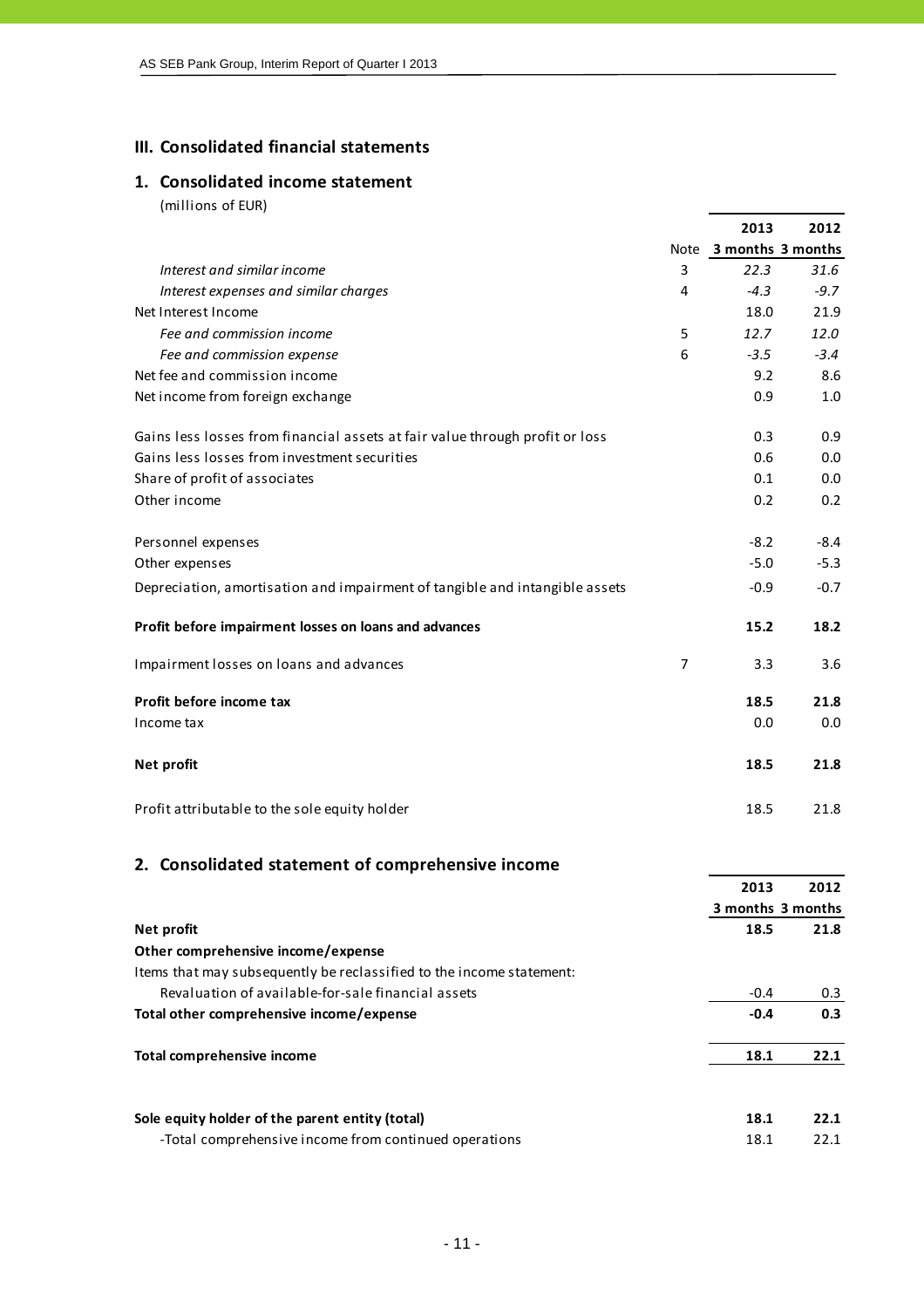## **3. Consolidated statement of financial position**

(millions of EUR)

|                                           | 31.03.13 | 31.12.12 |
|-------------------------------------------|----------|----------|
| <b>ASSETS</b>                             |          |          |
| Cash                                      | 43.7     | 46.6     |
| Balances with central bank                | 23.3     | 191.0    |
| Loans and advances to credit institutions | 329.8    | 291.4    |
| Loans and advances to customers           | 3,656.0  | 3,585.3  |
| Financial assets held for trading         | 19.8     | 21.4     |
| Available-for-sale financial assets       | 4.5      | 5.3      |
| Other assets                              | 36.6     | 31.7     |
| Investments in associates                 | 0.7      | 0.6      |
| Intangible assets                         | 0.4      | 0.5      |
| Property, plant and equipment             | 9.1      | 9.2      |
| <b>TOTAL ASSETS</b>                       | 4.123.9  | 4,183.0  |

#### **LIABILITIES AND SHAREHOLDERS' EQUITY**

| Due to credit institutions                                 | 687.1   | 748.2   |
|------------------------------------------------------------|---------|---------|
| Due to customers                                           | 2,588.8 | 2,610.7 |
| Loan funds                                                 | 23.2    | 24.0    |
| Other liabilities                                          | 84.4    | 73.7    |
| Financial liabilities at fair value through profit or loss | 20.1    | 21.7    |
| Provisions                                                 | 0.4     | 1.9     |
| <b>Total Liabilities</b>                                   | 3,404.0 | 3,480.2 |
| Share capital                                              | 42.5    | 42.5    |
| Share premium                                              | 86.3    | 86.3    |
| Other reserves                                             | 18.8    | 20.3    |
| Retained earnings                                          | 572.3   | 553.7   |
| Total shareholders' equity                                 | 719.9   | 702.8   |
| TOTAL LIABILITIES AND SHAREHOLDERS' EQUITY                 | 4,123.9 | 4,183.0 |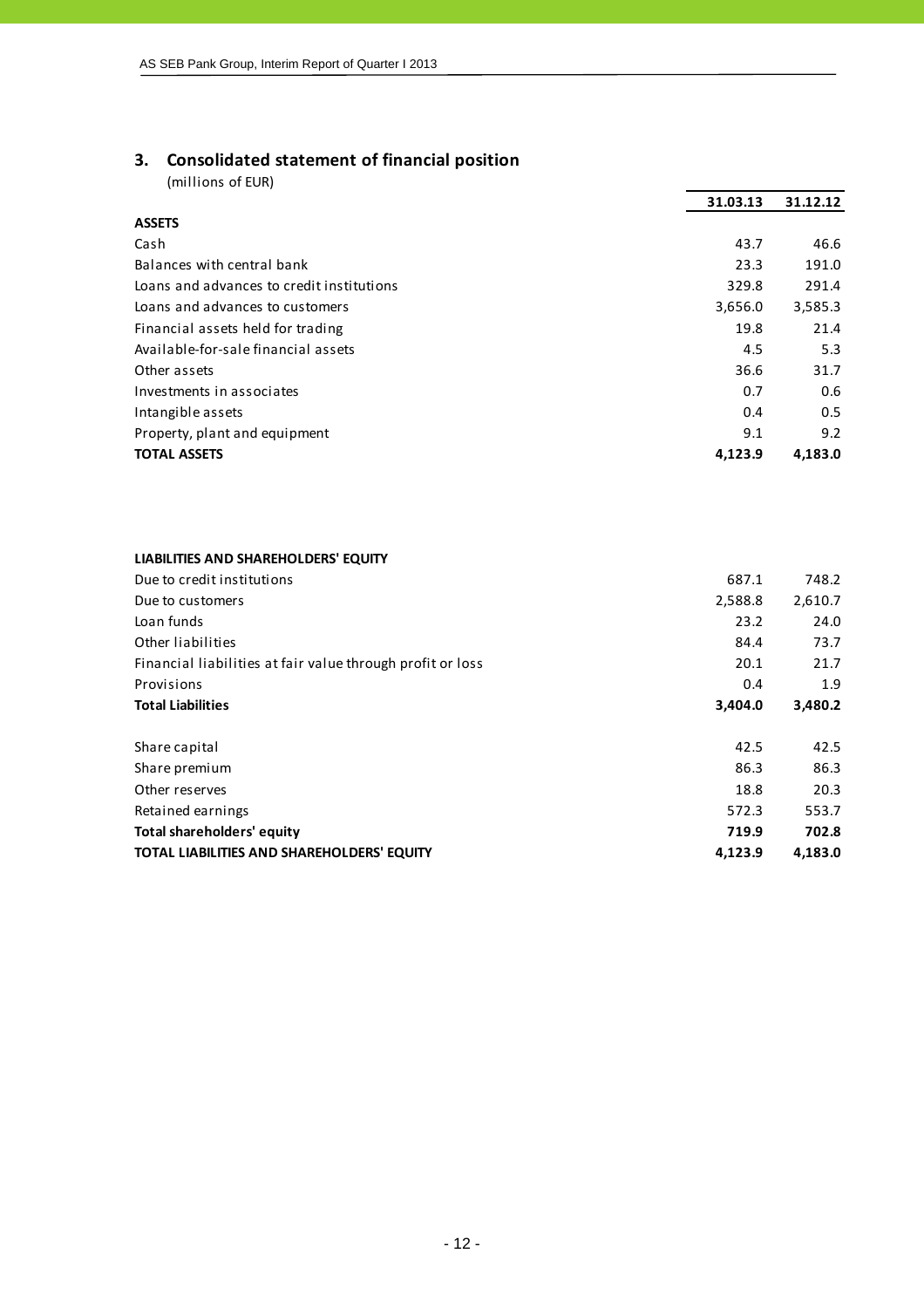## **4. Consolidated cash flow statement**

|                                                                                 | 2013     | 2012     |
|---------------------------------------------------------------------------------|----------|----------|
|                                                                                 | 3 months | 3 months |
| I. Cash flows from operating activities                                         |          |          |
| Interest received                                                               | 21.9     | 31.4     |
| Interest paid                                                                   | $-4.5$   | $-8.8$   |
| Fee and commission received                                                     | 12.7     | 12.0     |
| Fee and commission paid                                                         | $-3.5$   | $-3.4$   |
| Net trading income and other operating income                                   | 1.2      | 1.5      |
| Personnel expenses and other operating expenses                                 | $-13.7$  | $-12.7$  |
| Cash flows from operating activities before changes in the operating assets     |          |          |
| and liabilities                                                                 | 14.1     | 20.0     |
| Changes in operating assets:                                                    |          |          |
| Loans and advances to credit institutions and mandatory reserve in central bank | 216.8    | 203.8    |
| Loans and advances to customers                                                 | $-67.2$  | 47.4     |
| Other assets                                                                    | 0.7      | $-2.2$   |
| <b>Changes of operating liabilities:</b>                                        |          |          |
| Due to credit institutions                                                      | $-51.6$  | $-0.4$   |
| Due to customers                                                                | $-20.8$  | 34.8     |
| Loan funds                                                                      | $-0.8$   | $-0.8$   |
| Other liabilities                                                               | $-2.9$   | $-1.4$   |
| Cash flow from (used in) operating activities                                   | 88.3     | 301.2    |
| II. Cash flows from investing activities                                        |          |          |
| Net increase-/decrease+ of investment portfolio securities                      | 0.9      | $-0.1$   |
| Purchase of investment properties, tangible and intangible assets               | $-0.7$   | $-0.5$   |
| Cash flow from (used in) investing activities                                   | 0.2      | $-0.6$   |
| III. Cash flows from financing activities                                       | 0.0      | 0.0      |
| Net decrease/increase in cash and cash equivalents                              | 88.5     | 300.6    |
| Cash and cash equivalents at the beginning of period                            | 284.3    | 87.3     |
| Effect of exchange rate changes on cash and cash equivalents                    | 0.0      | 0.1      |
| Cash and cash equivalents at the end of period                                  | 372.8    | 388.0    |

| Cash and cash equivalents includes:                      | 31.03.13 | 31.03.12 |
|----------------------------------------------------------|----------|----------|
| Cash on hand                                             | 43.7     | 44.2     |
| Balances with the central bank without mandatory reserve | 0.0      | 0.0      |
| Liquid deposits in other credit institutions             | 329.0    | 342.1    |
| Trading portfolio                                        | 0.1      | 1.7      |
|                                                          | 372.8    | 388.0    |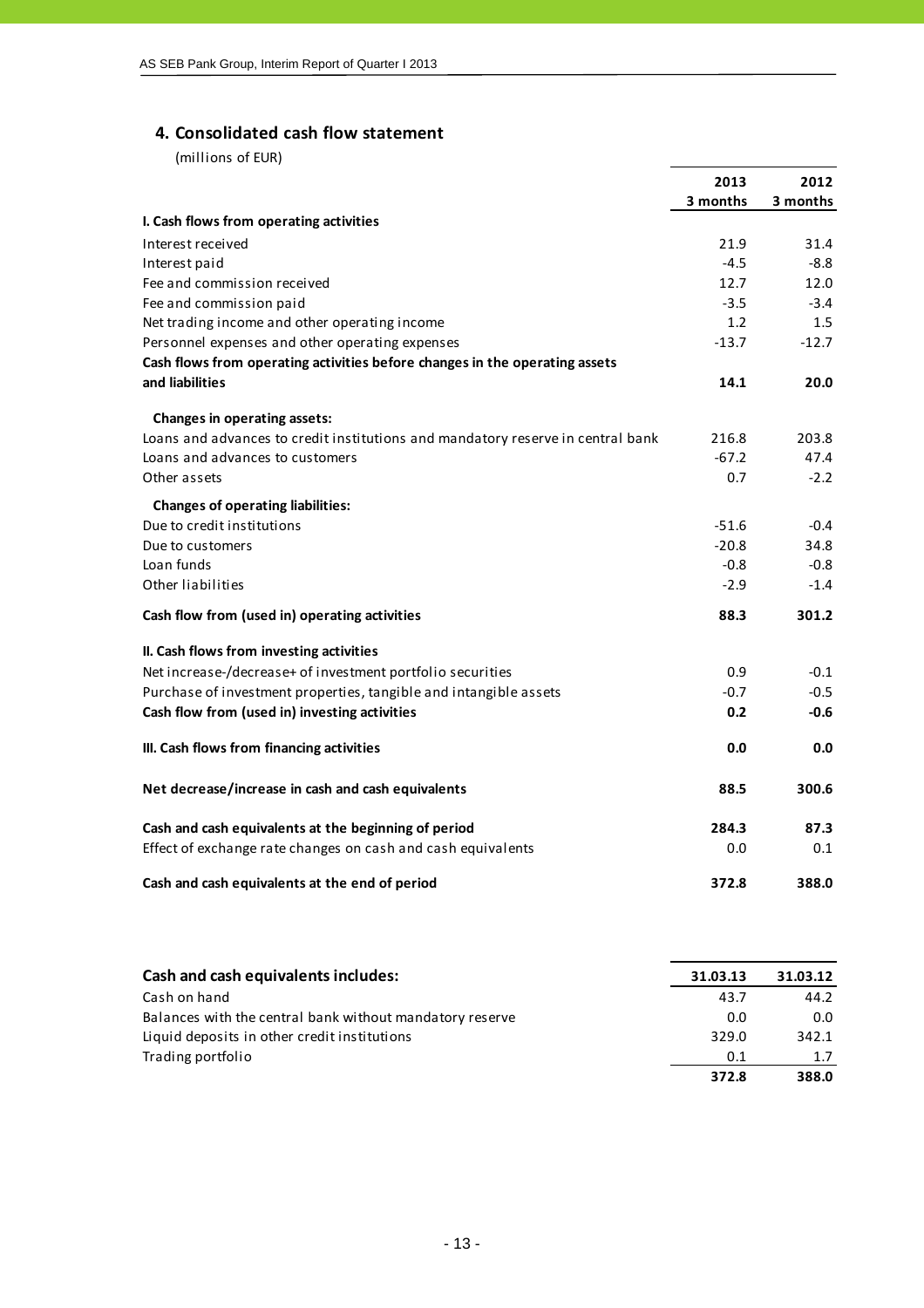## **5. Changes in consolidated shareholders' equity**

|                                                                  |               |              |                 |                 | <b>Total</b>  |
|------------------------------------------------------------------|---------------|--------------|-----------------|-----------------|---------------|
|                                                                  |               | <b>Share</b> |                 | <b>Retained</b> | shareholders' |
|                                                                  | Share capital | premium      | <b>Reserves</b> | profit          | equity        |
| Year beginning 01.01.2012                                        | 42.5          | 86.1         | 19.8            | 481.9           | 630.3         |
| Other                                                            | 0.0           | 0.0          | 0.0             | 0.2             | 0.2           |
| Net profit                                                       | 0.0           | 0.0          | 0.0             | 21.8            | 21.8          |
| Other comprehensive expense:<br>Net change in available-for-sale |               |              |                 |                 |               |
| financial assets                                                 | 0.0           | 0.0          | 0.3             | 0.0             | 0.3           |
| Total other comprehensive expense                                | 0.0           | 0.0          | 0.3             | 0.0             | 0.3           |
| <b>Total comprehensive income</b>                                | 0.0           | 0.0          | 0.3             | 21.8            | 22.1          |
| <b>Final balance 31.03.2012</b>                                  | 42.5          | 86.1         | 20.1            | 503.9           | 652.6         |
| Year beginning 01.01.2013                                        | 42.5          | 86.3         | 20.3            | 553.7           | 702.8         |
| Other                                                            | 0.0           | 0.0          | $-1.0$          | 0.1             | $-0.9$        |
| Net profit                                                       | 0.0           | 0.0          | 0.0             | 18.5            | 18.5          |
| Other comprehensive expense:<br>Net change in available-for-sale |               |              |                 |                 |               |
| financial assets                                                 | 0.0           | 0.0          | $-0.4$          | 0.0             | $-0.4$        |
| Total other comprehensive expense                                | 0.0           | 0.0          | $-0.4$          | 0.0             | $-0.4$        |
| Total comprehensive income                                       | 0.0           | 0.0          | $-0.4$          | 18.5            | 18.1          |
| <b>Final balance 31.03.2013</b>                                  | 42.5          | 86.3         | 18.9            | 572.3           | 720.0         |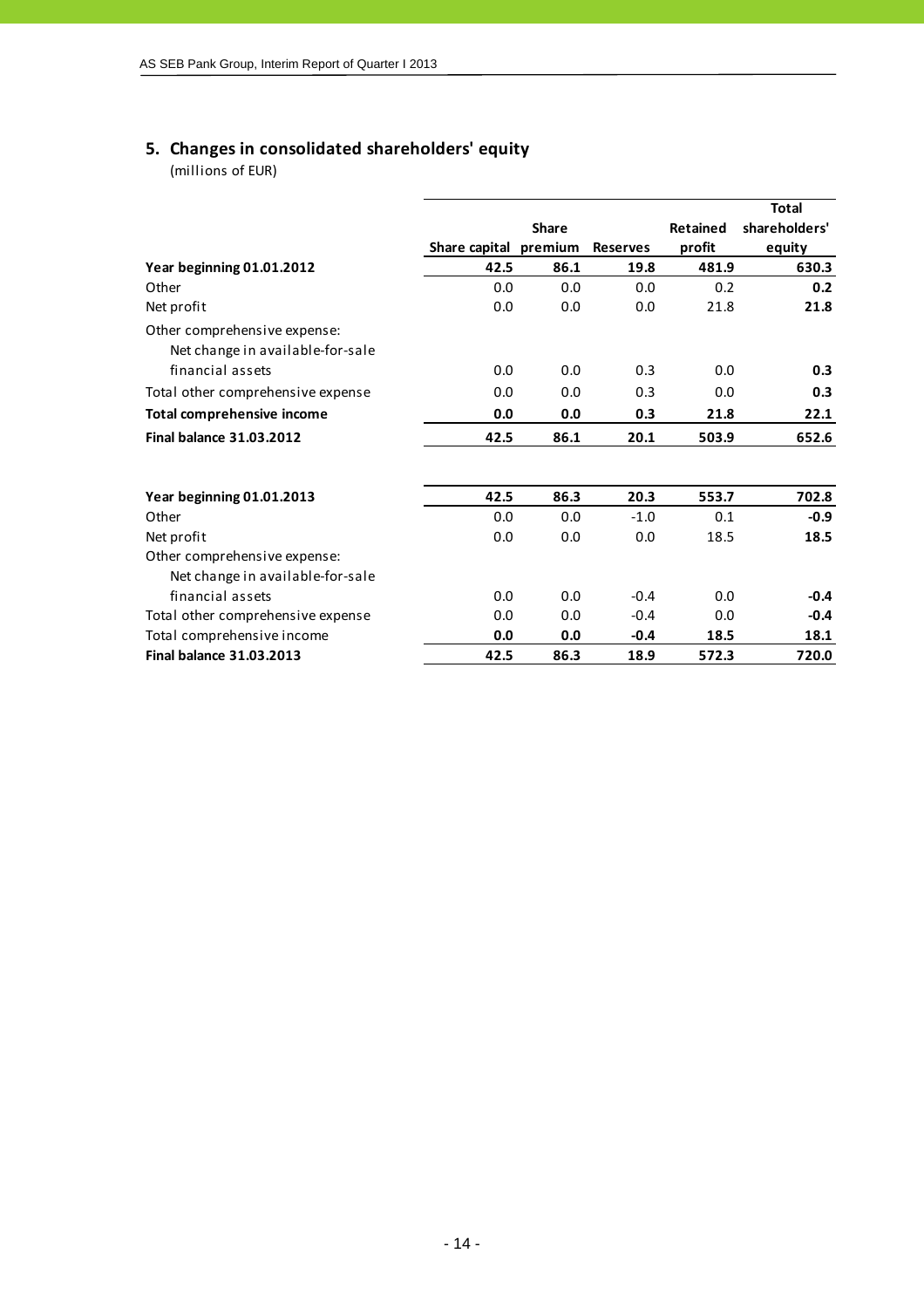## **6. Contingent assets and liabilities and commitments**

(millions of EUR)

| 31.03.13                                                                                   |               | <b>Contract amount</b> |               | <b>Balance value</b> |  |
|--------------------------------------------------------------------------------------------|---------------|------------------------|---------------|----------------------|--|
|                                                                                            | <b>Assets</b> | <b>Liabilities</b>     | <b>Assets</b> | <b>Liabilities</b>   |  |
| 1. Irrevocable and revocable transactions                                                  | 7.9           | 1,001.1                | 0.0           | 0.0                  |  |
| 1.1. Guarantees and other similar off-balance sheet<br>irrovocable liabilitieas and claims | 1.4           | 290.6                  | 0.0           | 0.0                  |  |
| incl. financial quarantees                                                                 | 0.0           | 95.3                   | 0.0           | 0.0                  |  |
| 1.2. Loan commitments                                                                      | 6.5           | 610.5                  | 0.0           | 0.0                  |  |
| 1.3. Other revocable transactions                                                          | 0.0           | 100.0                  | 0.0           | 0.0                  |  |
| 2. Derivatives                                                                             | 732.5         | 730.8                  | 19.7          | 20.1                 |  |
| 2.1. Currency related derivatives                                                          | 328.4         | 327.2                  | 2.2           | 1.1                  |  |
| 2.2. Interest related derivatives                                                          | 378.1         | 377.9                  | 16.2          | 17.1                 |  |
| 2.3. Equity related derivatives*                                                           | 26.0          | 25.7                   | 1.3           | 1.9                  |  |
|                                                                                            | 740.4         | 1,731.9                | 19.7          | 20.1                 |  |

| 31.12.12                                                                                                                 |               | <b>Contract amount</b> |            | <b>Balance value</b> |  |
|--------------------------------------------------------------------------------------------------------------------------|---------------|------------------------|------------|----------------------|--|
|                                                                                                                          | <b>Assets</b> | <b>Liabilities</b>     | Assets     | <b>Liabilities</b>   |  |
| 1. Irrevocable and revocable transactions                                                                                | 7.6           | 1,024.0                | 0.0        | 0.0                  |  |
| 1.1. Guarantees and other similar off-balance sheet<br>irrovocable liabilitieas and claims<br>incl. financial quarantees | 1.1<br>0.0    | 268.5<br>92.1          | 0.0<br>0.0 | 0.0<br>0.0           |  |
| 1.2. Loan commitments                                                                                                    | 6.5           | 655.5                  | 0.0        | 0.0                  |  |
| 1.3. Other revocable transactions                                                                                        | 0.0           | 100.0                  | 0.0        | 0.0                  |  |
| 2. Derivatives                                                                                                           | 521.4         | 520.7                  | 21.3       | 21.7                 |  |
| 2.1. Currency related derivatives                                                                                        | 114.6         | 114.5                  | 0.5        | 0.4                  |  |
| 2.2. Interest related derivatives                                                                                        | 379.1         | 378.9                  | 19.5       | 19.4                 |  |
| 2.3. Equity related derivatives*                                                                                         | 27.7          | 27.3                   | 1.3        | 1.9                  |  |
|                                                                                                                          | 529.0         | 1,544.7                | 21.3       | 21.7                 |  |

\* Derivative transactions are executed to cover the client's position and the derivative risks are not taken to own portfolio. All risks arising from these transactions are fully mitigated with parent company. The equity option prices are calculated using for all input data (e.g. underlying prices or volumes) either independently sourced input (e.g. the underlying prices) or an independent price verification is performed on the next day to compare the values to independently sourced market data (e.g. for volumes).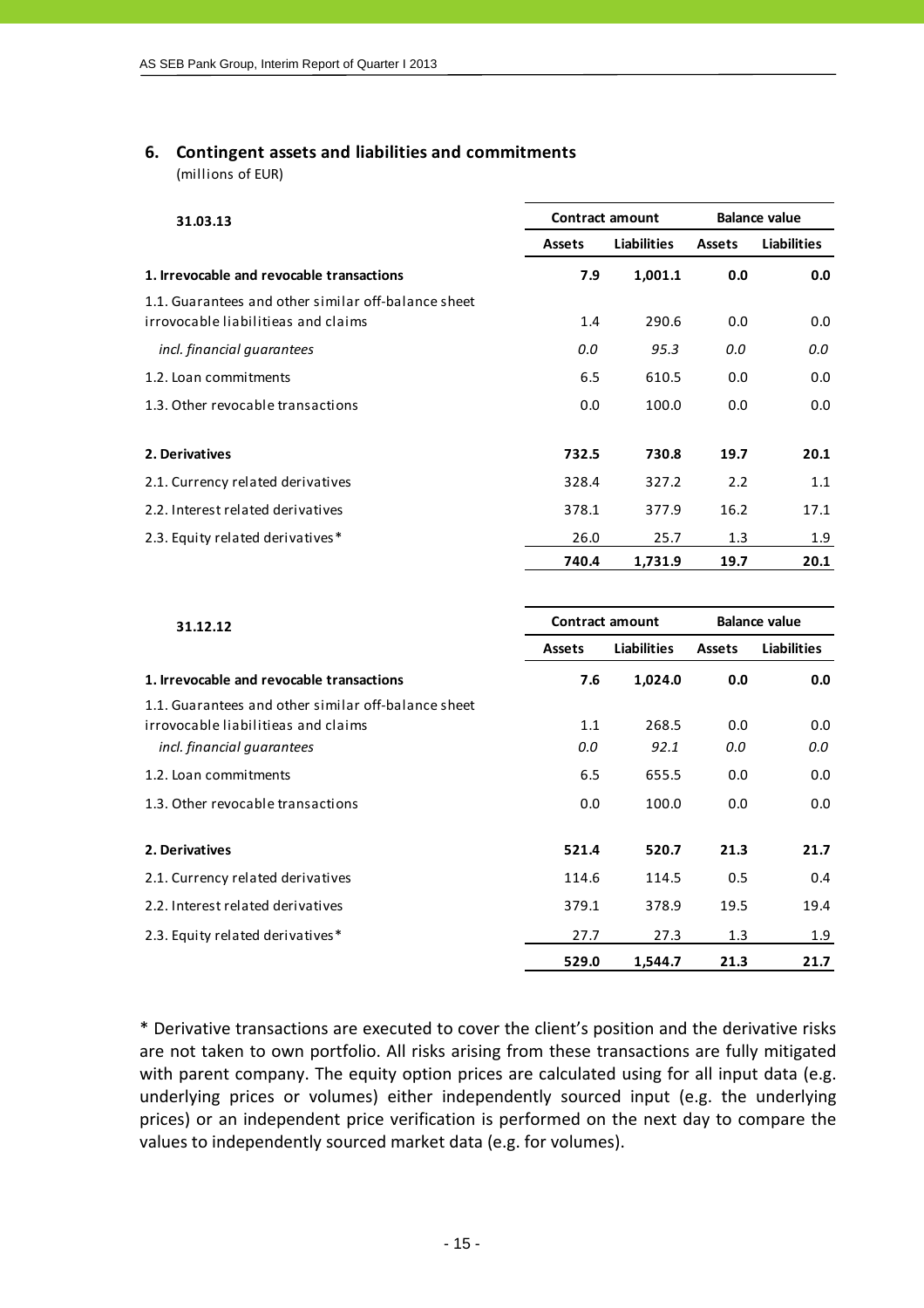#### **Accounting principles**

The interim report of AS SEB Pank Group for Quarter I 2013 has been prepared in conformity with International Accounting Standard IAS 34 "Interim Financial Reporting" and the disclosure requirements, established by Eesti Pank.

The accounting principles, used in the interim report of AS SEB Pank Group for Quarter I 2013 are in conformity with the accounting principles used in the annual report for the year ended on 31 December 2012.

SEB Pank has further developed the risk measurement of counterparty credit risk. The change implies a adjustment for counterparty credit risk (Credit Value Adjustment, CVA) that reduces the asset value of OTC derivatives. Almost the entire effect is attributable to 2012 and earlier periods. The adjustment is recognised as a change in retained earnings in amount of 1,0 millon euros as of 31 March 2013 since SEB Pank has concluded that period‐specific effects for previous periods are impracticable to determine. Changes attributable to the CVA effect will be recognised as Net financial income in the income statement.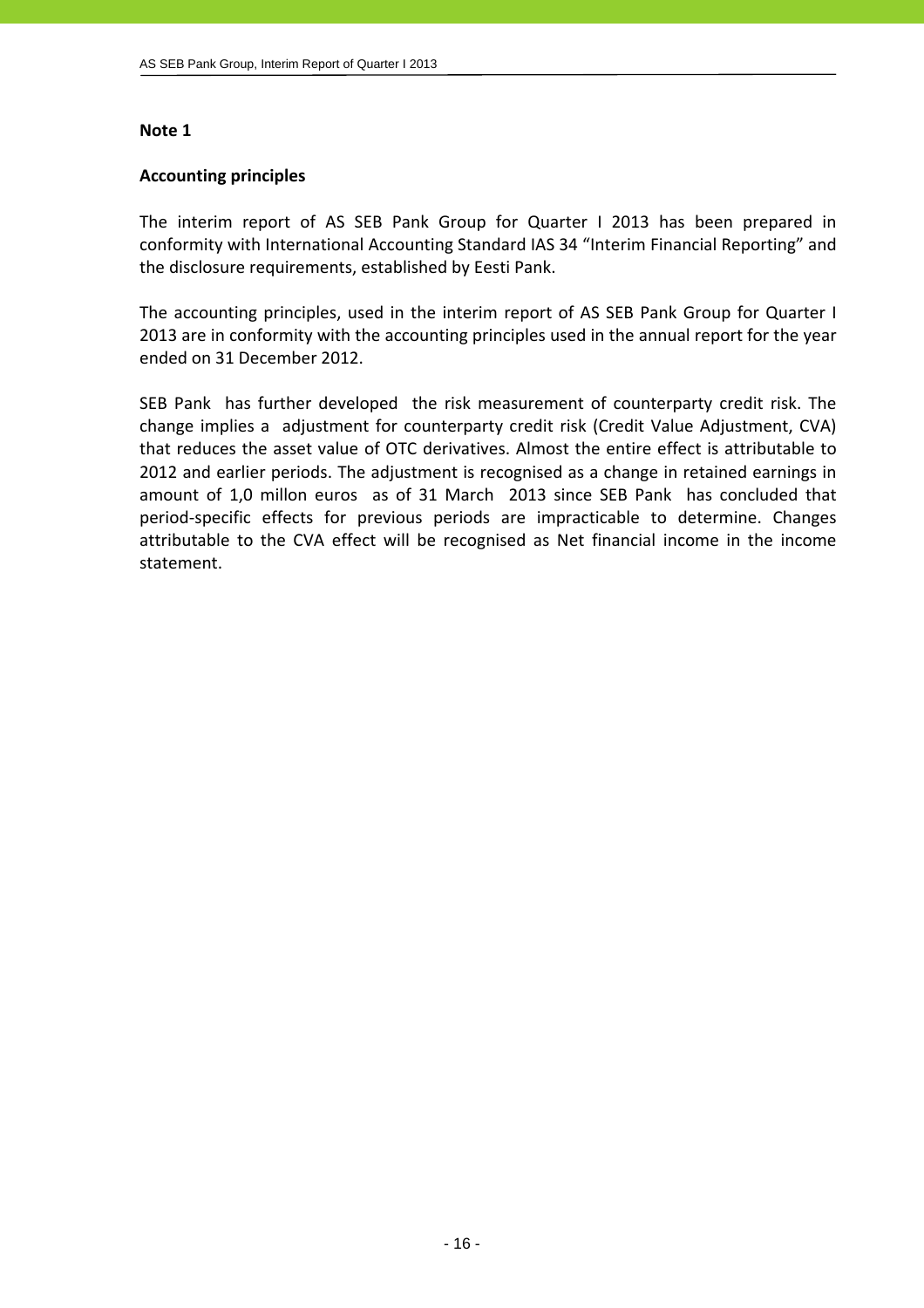#### **Fair value of financial assets and liabilities**

(millions of EUR)

#### **A) Financial instruments not measured at fair value**

|                                           |                          | 31.03.13      |                          | 31.12.12      |
|-------------------------------------------|--------------------------|---------------|--------------------------|---------------|
|                                           | <b>Carrying</b><br>value | Fair<br>value | <b>Carrying</b><br>value | Fair<br>value |
| <b>ASSETS</b>                             |                          |               |                          |               |
| Cash                                      | 43.7                     | 43.7          | 46.6                     | 46.6          |
| Balances with central bank                | 23.3                     | 23.3          | 191.0                    | 191.0         |
| Loans and advances to credit institutions | 329.8                    | 329.8         | 291.4                    | 291.4         |
| Loans and advances to customers           | 3,656.0                  | 3,572.3       | 3,585.3                  | 3,473.1       |
| Loans to Corporates                       | 1,887.7                  | 1,884.0       | 1,817.8                  | 1,810.1       |
| Loans to Private individuals              | 1,768.3                  | 1,688.3       | 1,767.5                  | 1,663.0       |
| Other assets                              | 36.6                     | 36.6          | 31.7                     | 31.7          |
| <b>TOTAL ASSETS</b>                       | 4,089.4                  | 4,005.7       | 4,146.0                  | 4,033.8       |
|                                           |                          |               |                          |               |
| <b>LIABILITIES</b>                        |                          |               |                          |               |
| Due to credit institutions                | 687.1                    | 686.0         | 748.2                    | 747.9         |
| Due to customers                          | 2,588.8                  | 2,589.2       | 2,610.7                  | 2,611.8       |
| Due to Corporates                         | 1,479.3                  | 1,479.1       | 1,525.4                  | 1,525.5       |
| Due to Private Individuals                | 1,109.5                  | 1,110.1       | 1,085.3                  | 1,086.3       |
| Loan funds                                | 23.2                     | 24.1          | 24.0                     | 25.1          |
| Other financial liabilities               | 84.4                     | 84.4          | 73.7                     | 73.7          |
| Subordinated loans                        | 0.0                      | 0.0           | 0.0                      | 0.0           |
| <b>TOTAL LIABILITIES</b>                  | 3,383.5                  | 3,383.7       | 3,456.6                  | 3,458.5       |

AS SEB Pank conducts an assessment of fair value for those financial assets and liabilities which are not presented in the Group's statement of financial position at their fair value.

#### **B) Financial instruments measured at fair value**

|                                                             |         |         |         | 31.03.13 |         |         |         | 31.12.12 |
|-------------------------------------------------------------|---------|---------|---------|----------|---------|---------|---------|----------|
|                                                             | Level 1 | Level 2 | Level 3 | Total    | Level 1 | Level 2 | Level 3 | Total    |
| Financial assets at fair value through profit and loss      |         |         |         |          |         |         |         |          |
| Financial assets held for trading                           | 0.0     | 19.8    | 0.0     | 19.8     | 0.0     | 21.4    | 0.0     | 21.4     |
| Debt securities                                             | 0.0     | 0.1     | 0.0     | 0.1      | 0.0     | 0.1     | 0.0     | 0.1      |
| Derivatives                                                 | 0.0     | 19.7    | 0.0     | 19.7     | 0.0     | 21.3    | 0.0     | 21.3     |
| Available for sale financial assets                         | 4.4     | 0.0     | 0.1     | 4.5      | 5.2     | 0.0     | 0.1     | 5.3      |
| Investment securities - equity                              | 4.4     | 0.0     | 0.1     | 4.5      | 5.2     | 0.0     | 0.1     | 5.3      |
| <b>TOTAL ASSETS</b>                                         | 4.4     | 19.8    | 0.1     | 24.3     | 5.2     | 21.4    | 0.1     | 26.7     |
| Financial liabilities at fair value through profit and loss |         |         |         |          |         |         |         |          |
| Financial liabilities held for trading                      | 0.0     | 20.1    | 0.0     | 20.1     | 0.0     | 21.7    | 0.0     | 21.7     |
| <b>TOTAL LIABILITIES</b>                                    | 0.0     | 20.1    | 0.0     | 20.1     | 0.0     | 21.7    | 0.0     | 21.7     |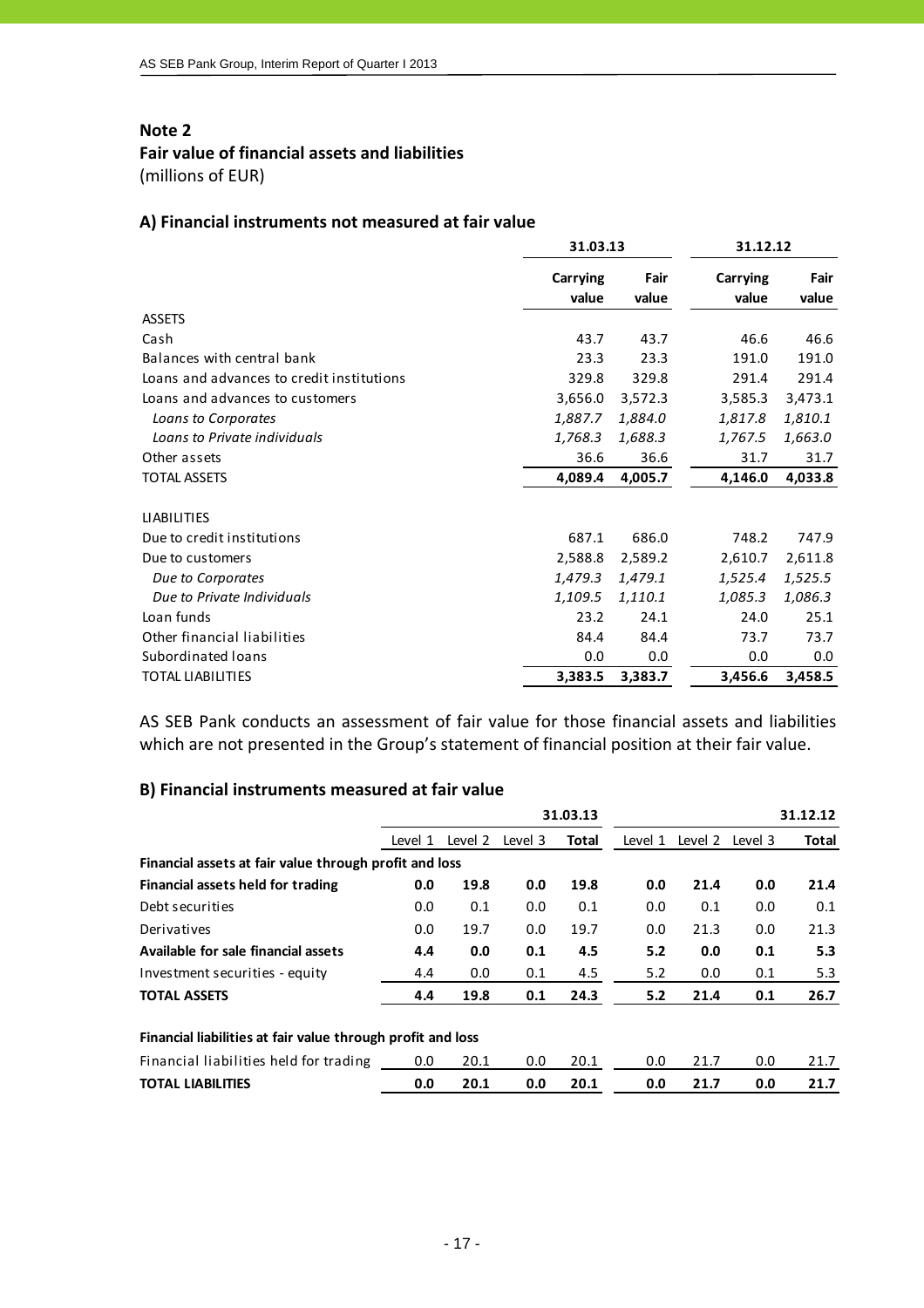| <b>Reconciliation of Level 3 Items</b>                 | Available-for-sale financial assets    |                                      |              |
|--------------------------------------------------------|----------------------------------------|--------------------------------------|--------------|
|                                                        | <b>Investment</b><br>securities - debt | Investment<br>securities -<br>equity | <b>Total</b> |
| At 1 January 2012                                      | 0.0                                    | 0.4                                  | 0.4          |
| Other comprehensive income                             | 0.0                                    | 0.2                                  | 0.2          |
| Purchases                                              | 0.0                                    | 0.1                                  | 0.1          |
| <b>Settlements</b>                                     | 0.0                                    | $-0.6$                               | $-0.6$       |
| At 31 December 2012                                    | 0.0                                    | 0.1                                  | 0.1          |
| Total losses for the period included in profit or loss | 0.0                                    | $-0.1$                               | $-0.1$       |
| At 1 January 2013                                      | 0.0                                    | 0.1                                  | 0.1          |
| At 31 March 2013                                       | 0.0                                    | 0.1                                  | 0.1          |
| Total losses for the period included in profit or loss | 0.0                                    | 0.0                                  | 0.0          |

IFRS 7 specifies a hierarchy of valuation techniques based on whether the inputs to those valuation techniques are observable or unobservable. Observable inputs reflect market data obtained from independent sources; unobservable inputs reflect the Group's market assumptions. These two types of inputs have created the following fair value hierarchy:

Level 1 ‐ Quoted prices (unadjusted) in active markets for identical assets or liabilities. This level includes listed equity securities and debt instruments on exchanges but also instruments quoted by market participants.

Level 2 - Inputs other than quoted prices included within Level 1 that are observable for the asset or liability, either directly (that is, as prices) or indirectly (that is, derived from prices). The sources of input parameters like Euro yield curve or counterparty credit risk are Bloomberg and Thomson Reuters.

Level 3 - Inputs for the asset or liability that are not based on observable market data (unobservable inputs). This level includes equity investments and debt instruments with significant unobservable components.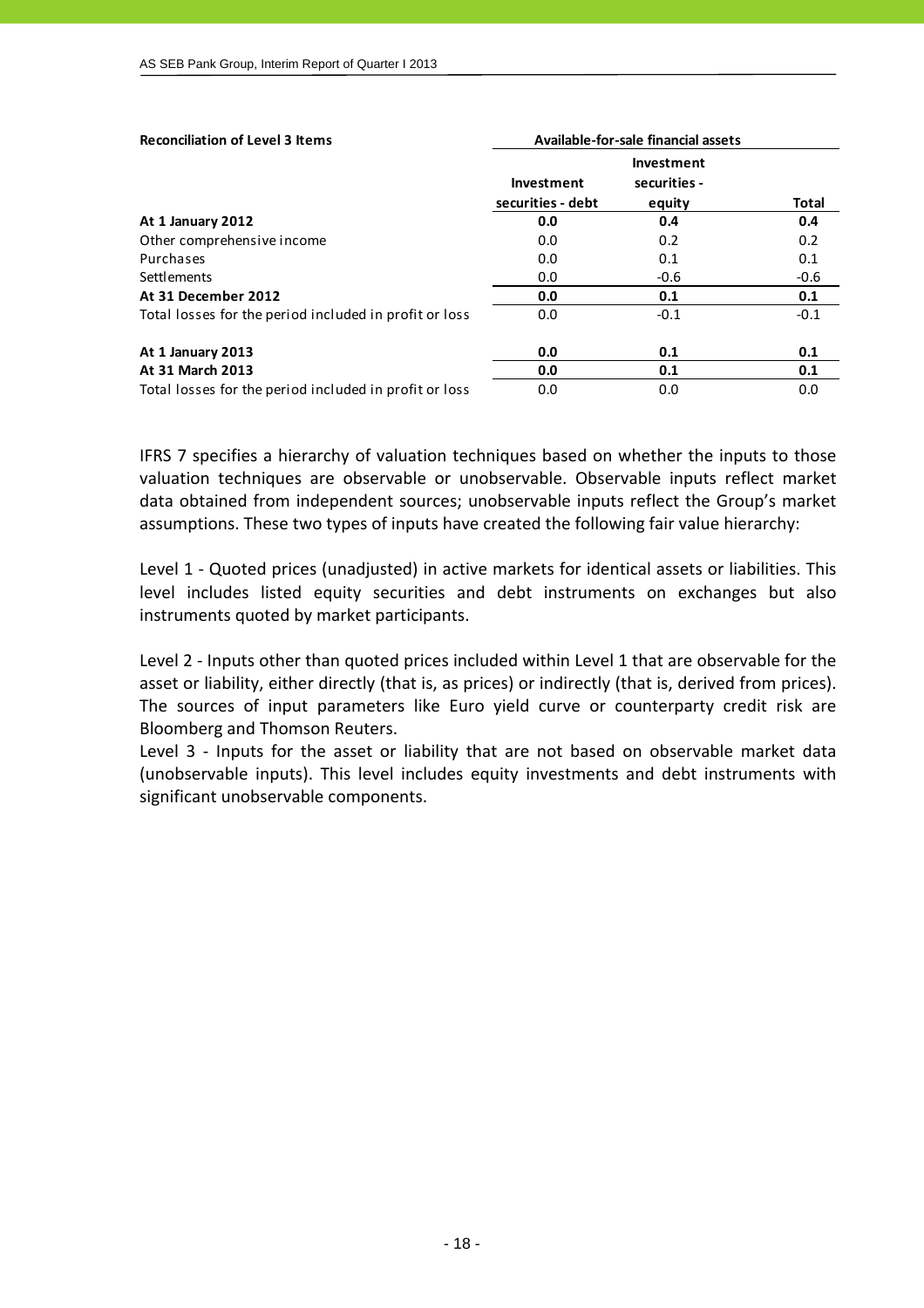#### **Interest and similar income**

| (millions of EUR) | 2013 | 2012 |
|-------------------|------|------|
|                   |      |      |

|                           |      | 3 months 3 months |
|---------------------------|------|-------------------|
| Loans                     | 11.7 | 26.6              |
| Leasing                   | 10.4 | 4.0               |
| Deposits with other banks | 0.2  | 1.0               |
|                           | 22.3 | 31.6              |

#### **Note 4**

#### **Interest expenses and similar charges**

| (millions of EUR)              | 2013   | 2012              |
|--------------------------------|--------|-------------------|
|                                |        | 3 months 3 months |
| Credit institutions            | $-2.0$ | $-5.0$            |
| Time and other saving deposits | $-1.8$ | $-3.2$            |
| Demand deposits                | $-0.4$ | $-1.1$            |
| Subordinated debts             | 0.0    | $-0.3$            |
| Loan funds                     | $-0.1$ | $-0.1$            |
|                                | -4.3   | $-9.7$            |

#### **Note 5**

#### **Fee and commission income**

| (millions of EUR)                             | 2013 | 2012              |
|-----------------------------------------------|------|-------------------|
|                                               |      | 3 months 3 months |
| Payment cards related commissions             | 4.9  | 4.7               |
| Securities market services *                  | 3.1  | 2.9               |
| <b>Transaction fees</b>                       | 1.3  | 1.3               |
| Credit contracts**                            | 0.9  | 0.9               |
| Non-life insurance brokerage fees             | 0.5  | 0.3               |
| Other settlement fees                         | 0.9  | 0.7               |
| Income from leasing agreements (full service) | 0.3  | 0.4               |
| Income from electronic channels               | 0.3  | 0.3               |
| Cash handling fees                            | 0.2  | 0.2               |
| Other                                         | 0.3  | 0.3               |
|                                               | 12.7 | 12.0              |

\* Securities market services includes asset management fees of investment funds and securties portfolios, custody services, advisory fees and other with securities transactions related fees.

\*\* Credit contracts include loan, leasing, letter of credit and guarantee contracts, which are short‐term and do not constitute interest income, but are of administrative nature for arrangement or reorganisation of credits.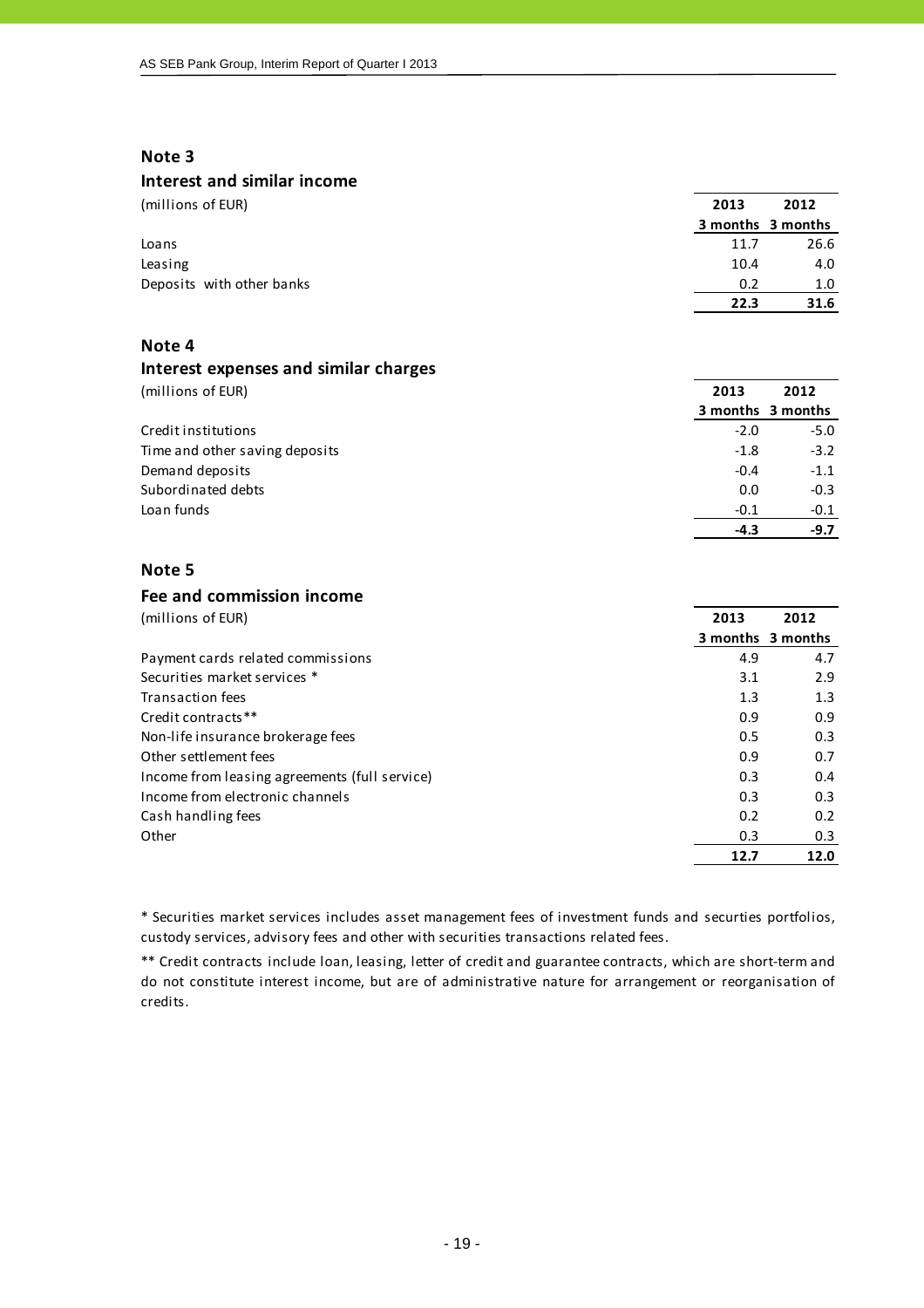#### **Fee and commission expense**

| (millions of EUR)                             | 2013   | 2012              |
|-----------------------------------------------|--------|-------------------|
|                                               |        | 3 months 3 months |
| Payment cards related commissions             | $-2.1$ | $-2.0$            |
| Cash collecting fees                          | $-0.3$ | $-0.4$            |
| Expenses to leasing agreements (full service) | $-0.4$ | $-0.4$            |
| Securities market services                    | $-0.3$ | $-0.3$            |
| Transaction fees                              | $-0.2$ | $-0.2$            |
| Expenses of electronic channels               | $-0.1$ | $-0.1$            |
| Other                                         | $-0.1$ | 0.0               |
|                                               | $-3.5$ | $-3.4$            |

#### **Note 7**

#### **Impairment losses on loans and advances**

| (millions of EUR)                                  | 2013   | 2012              |
|----------------------------------------------------|--------|-------------------|
|                                                    |        | 3 months 3 months |
| <b>Impairment losses</b>                           | 2.7    | 2.1               |
| impairment losses of reporting period              | $-0.6$ | $-1.6$            |
| recoveries from write-offs                         | 0.2    | 0.1               |
| decreasing of impairment losses of previous period | 3.1    | 3.6               |
| Impairment losses for contingent liabilities       | 0.6    | 1.5               |
|                                                    | 3.3    | 3.6               |

## **Note 8**

#### **Allowances on loans and advances**

(millions of EUR)

|                                             |        | 31.03.13 31.12.12 |
|---------------------------------------------|--------|-------------------|
| At the beginning of period (January, 1)     | 91.2   | 131.0             |
| Allowances of reporting period              | 0.6    | 17.9              |
| Decreasing of allowances of previous period | $-3.1$ | $-17.3$           |
| Loans and advances written off              | $-3.5$ | $-40.4$           |
| At the end of period                        | 85.2   | 91.2              |
| Recoveries from write-offs                  | 0.2    | 0.3               |

#### **Note 9**

#### **Loans and advances to customers by remaining maturity**

|          | Less than $3-12$ |  |                                      | Over 10 |               |
|----------|------------------|--|--------------------------------------|---------|---------------|
|          |                  |  | 3 months months 1-5 years 5-10 years | vears   | Total         |
|          |                  |  |                                      |         |               |
| 31.03.13 |                  |  | 263.0 561.7 1,468.0 511.6            |         | 851.7 3,656.0 |
| 31.12.12 | 209.7            |  | 560.3 1,435.4 510.4                  |         | 869.5 3.585.3 |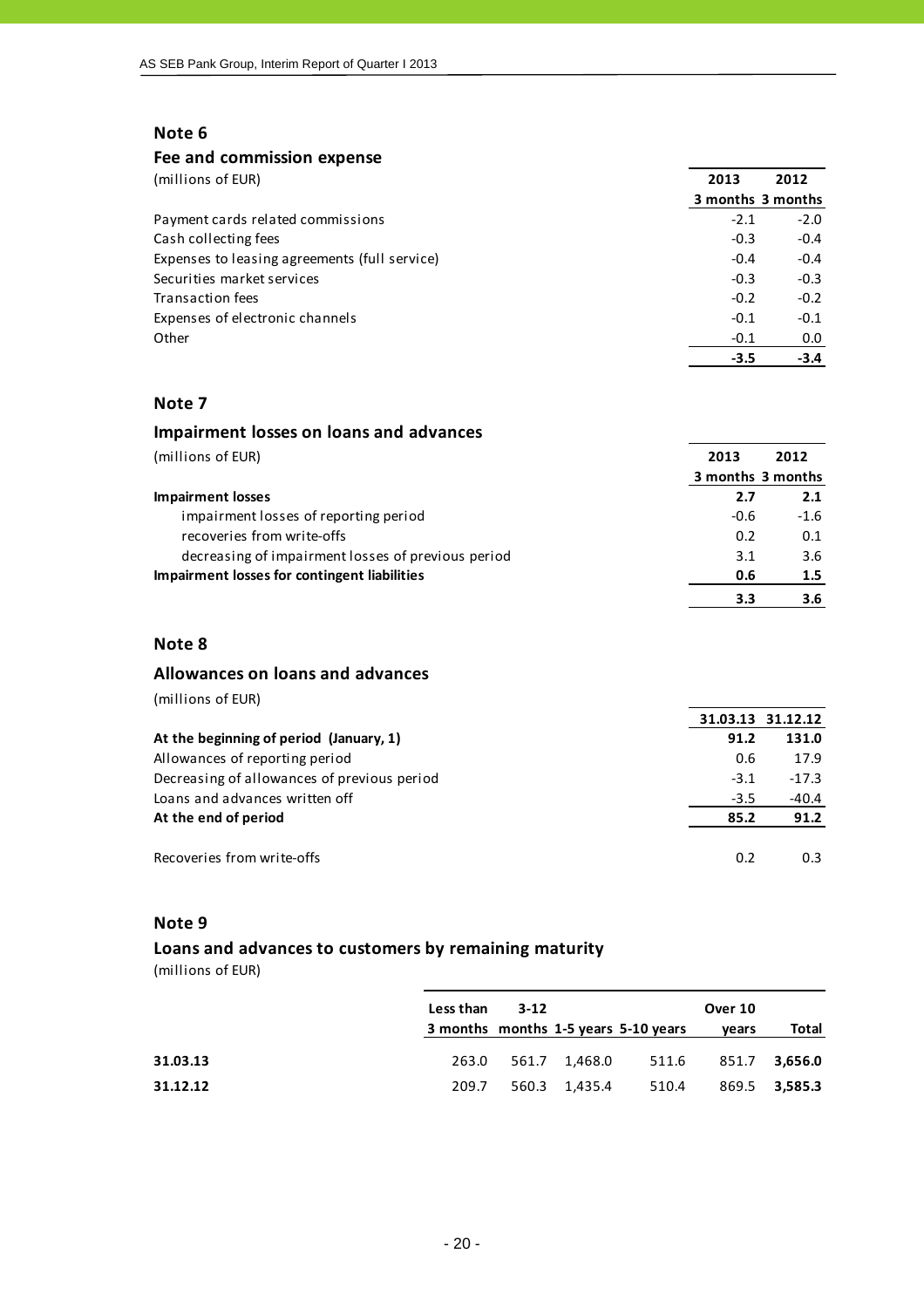#### **Geographic concentration of financial assets and liabilities**

(millions of EUR)

|                      | Cash,        |           |         |        |         |          |         |          |          |             |
|----------------------|--------------|-----------|---------|--------|---------|----------|---------|----------|----------|-------------|
|                      | balances     |           |         |        |         |          |         |          |          |             |
|                      | with central |           |         |        |         |          |         |          |          |             |
| 31.03.13             | bank, loans  |           |         |        |         |          |         |          |          |             |
|                      | and          | Loans and |         |        |         | Due to   |         |          |          |             |
|                      | advances to  | advances  |         |        |         | credit   | Due to  | Other    | Total    | Contin-     |
|                      | credit       | to custo- | Securi- | Other  | Total   | institu- | custo-  | liabili- | liabili- | gent        |
|                      | institutions | mers      | ties    | assets | assets  | tions    | mers    | ties     | ties     | liabilities |
| Sweden               | 309.2        | 1.2       | 3.0     | 0.0    | 313.4   | 587.9    | 7.2     | 17.6     | 612.7    | 1.5         |
| Estonia              | 67.1         | 3,631.8   | 21.9    | 36.4   | 3,757.2 | 20.7     | 2,223.0 | 101.9    | 2,345.6  | 986.8       |
| United Kingdom       | 0.8          | 1.8       | 0.0     | 0.0    | 2.6     | 1.1      | 19.0    | 0.1      | 20.2     | 0.2         |
| Russia               | 0.0          | 0.4       | 0.0     | 0.0    | 0.4     | 1.0      | 26.2    | 0.1      | 27.3     | 0.0         |
| Germany              | 0.5          | 0.1       | 0.0     | 0.0    | 0.6     | 22.2     | 4.1     | 0.0      | 26.3     | 7.4         |
| <b>United States</b> | 2.7          | 0.5       | 0.0     | 0.0    | 3.2     | 0.1      | 57.8    | 0.1      | 58.0     | 0.1         |
| Canada               | 0.0          | 0.0       | 0.0     | 0.0    | 0.0     | 0.1      | 2.9     | 0.0      | 3.0      | 0.0         |
| Japan                | 0.0          | 0.0       | 0.0     | 0.0    | 0.0     | 0.0      | 0.3     | 0.0      | 0.3      | 0.0         |
| Finland              | 0.1          | 0.7       | 0.0     | 0.0    | 0.8     | 0.1      | 17.4    | 0.0      | 17.5     | 2.7         |
| Latvia               | 5.2          | 10.0      | 0.0     | 0.0    | 15.2    | 51.0     | 2.8     | 0.0      | 53.8     | 0.0         |
| Lithuania            | 0.9          | 0.0       | 0.0     | 0.1    | 1.0     | 1.8      | 4.0     | 0.1      | 5.9      | 0.0         |
| Luxembourg           | 1.2          | 0.0       | 0.0     | 0.6    | 1.8     | 0.4      | 0.0     | 0.0      | 0.4      | 0.0         |
| Netherlands          | 0.0          | 0.5       | 0.0     | 0.0    | 0.5     | 0.0      | 1.8     | 0.0      | 1.8      | 0.0         |
| Other Western Europe | 8.7          | 8.5       | 0.1     | 1.0    | 18.3    | 0.6      | 43.8    | 0.8      | 45.2     | 1.6         |
| Other Eastern Europe | 0.4          | 0.0       | 0.0     | 6.1    | 6.5     | 0.0      | 3.3     | 6.0      | 9.3      | 0.0         |
| Other countries      | 0.0          | 0.5       | 0.0     | 1.9    | 2.4     | 0.1      | 175.2   | 1.4      | 176.7    | 0.8         |
|                      | 396.8        | 3,656.0   | 25.0    | 46.1   | 4,123.9 | 687.1    | 2,588.8 | 128.1    | 3,404.0  | 1,001.1     |

|                      | Cash,        |           |         |        |         |          |         |          |          |             |
|----------------------|--------------|-----------|---------|--------|---------|----------|---------|----------|----------|-------------|
|                      | balances     |           |         |        |         |          |         |          |          |             |
|                      | with central |           |         |        |         |          |         |          |          |             |
|                      | bank, Ioans  |           |         |        |         |          |         |          |          |             |
| 31.12.12             | and          | Loans and |         |        |         | Due to   |         |          |          |             |
|                      | advances to  | advances  |         |        |         | credit   | Due to  | Other    | Total    | Contin-     |
|                      | credit       | to custo- | Securi- | Other  | Total   | institu- | custo-  | liabili- | liabili- | gent        |
|                      | institutions | mers      | ties    | assets | assets  | tions    | mers    | ti es    | ties     | liabilities |
| Sweden               | 242.6        | 1.3       | 1.9     | 2.1    | 247.9   | 675.4    | 8.8     | 20.4     | 704.6    | 1.4         |
| Estonia              | 237.7        | 3,542.3   | 24.5    | 36.4   | 3,840.9 | 10.9     | 2,227.6 | 97.5     | 2,336.0  | 1,009.9     |
| United Kingdom       | 16.2         | 2.1       | 0.0     | 0.1    | 18.4    | 1.3      | 18.9    | 0.0      | 20.2     | 0.2         |
| Russia               | 1.9          | 0.4       | 0.0     | 0.3    | 2.6     | 0.4      | 25.4    | 0.3      | 26.1     | 0.1         |
| Germany              | 4.2          | 0.2       | 0.0     | 0.0    | 4.4     | 25.8     | 7.3     | 0.0      | 33.1     | 7.4         |
| <b>United States</b> | 2.8          | 0.5       | 0.8     | 0.0    | 4.1     | 0.0      | 59.3    | 0.0      | 59.3     | 0.1         |
| Canada               | 0.0          | 0.0       | 0.0     | 0.0    | 0.0     | 0.0      | 0.9     | 0.0      | 0.9      | 0.0         |
| Japan                | 0.0          | 0.0       | 0.0     | 0.0    | 0.0     | 0.0      | 0.3     | 0.0      | 0.3      | 0.0         |
| Finland              | 0.1          | 18.8      | 0.0     | 1.2    | 20.1    | 0.0      | 11.7    | 1.3      | 13.0     | 2.4         |
| Latvia               | 4.9          | 10.1      | 0.0     | 0.1    | 15.1    | 31.6     | 6.5     | 0.0      | 38.1     | 0.0         |
| Lithuania            | 3.9          | 0.0       | 0.0     | 0.2    | 4.1     | 1.3      | 11.9    | 0.0      | 13.2     | 0.0         |
| Luxembourg           | 1.2          | 0.0       | 0.0     | 0.4    | 1.6     | 0.5      | 0.0     | 0.0      | 0.5      | 0.0         |
| Netherlands          | 0.0          | 0.5       | 0.0     | 0.0    | 0.5     | 0.0      | 0.9     | 0.0      | 0.9      | 0.0         |
| Other Western Europe | 12.4         | 8.7       | 0.1     | 0.2    | 21.4    | 0.9      | 33.9    | 0.0      | 34.8     | 1.6         |
| Other Eastern Europe | 1.1          | 0.0       | 0.0     | 0.0    | 1.1     | 0.0      | 3.1     | 0.1      | 3.2      | 0.0         |
| Other countries      | 0.0          | 0.4       | 0.0     | 0.4    | 0.8     | 0.1      | 194.2   | 1.7      | 196.0    | 0.9         |
|                      | 529.0        | 3,585.3   | 27.3    | 41.4   | 4,183.0 | 748.2    | 2,610.7 | 121.3    | 3,480.2  | 1,024.0     |

Contingent liabilities include here guarantees and pledges, loan commitments, revocable transactions, stand‐by loans, other revocable transactions and are presented in contract amount of contingent liabilities. Securities include here financial assets held for trading, financial assets designated at fair value through profit or loss, available‐for‐sale financial assets, investments in associates.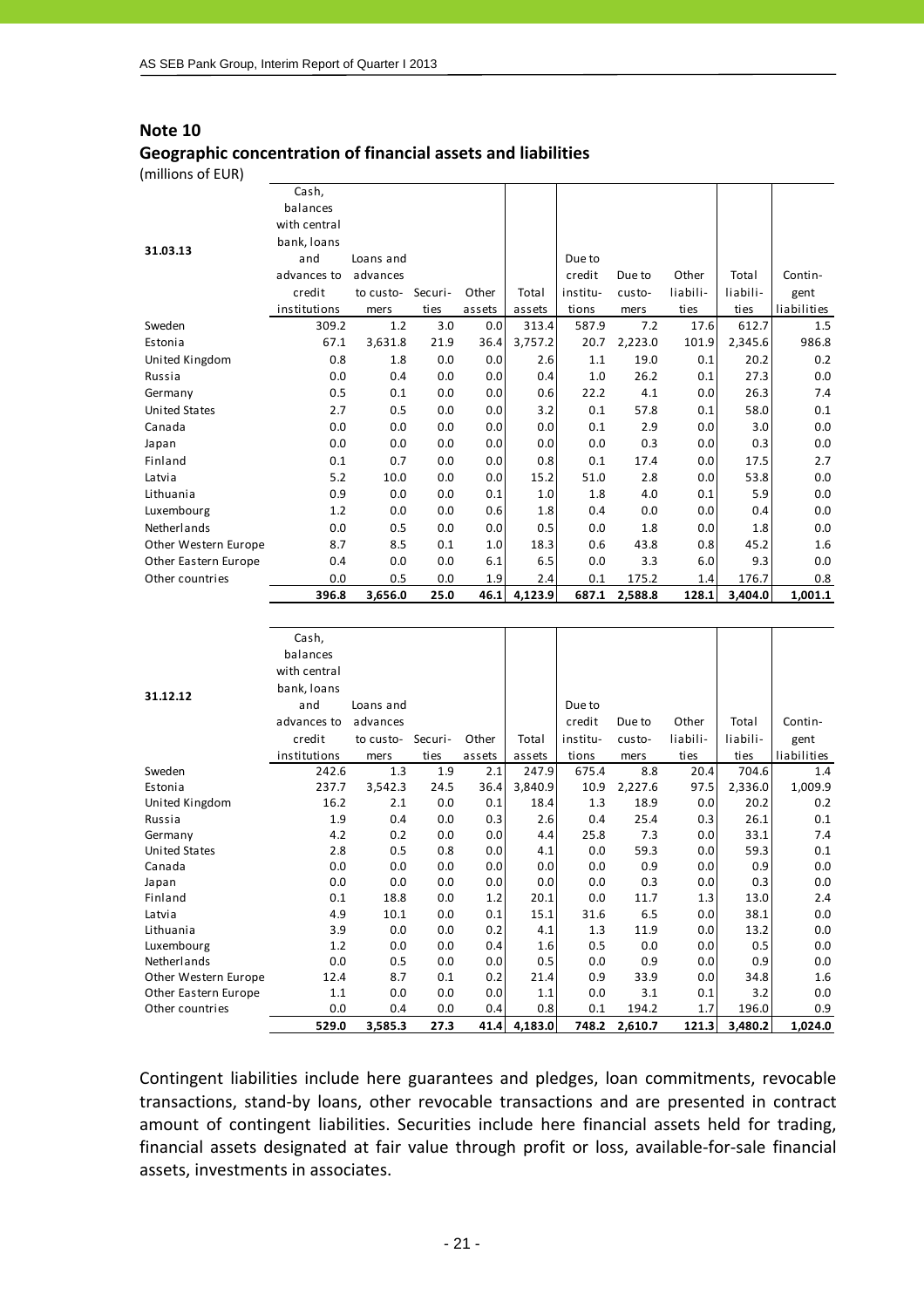## **Concentration of financial assets and liabilities by industry sector**

|                                              | In the statement of financial position                        | Contin-           |                            |
|----------------------------------------------|---------------------------------------------------------------|-------------------|----------------------------|
| 31.03.13                                     | Cash and loans to<br>central bank, credit<br>institutions and | <b>Securities</b> | gent<br><b>liabilities</b> |
| Real estate                                  | 645.5                                                         | 0.1               | 40.0                       |
| Finance                                      | 416.3                                                         | 4.2               | 14.1                       |
| Industry                                     | 249.1                                                         | 0.0               | 177.9                      |
| Trading                                      | 165.8                                                         | 0.0               | 123.0                      |
| Agriculture, fishing, forestry               | 158.6                                                         | 0.0               | 18.9                       |
| Transport                                    | 158.1                                                         | 0.0               | 69.9                       |
| Energy, gas and steam plants                 | 115.8                                                         | 0.0               | 146.6                      |
| Government and state defence                 | 106.4                                                         | 0.0               | 216.7                      |
| Administration and assistance                | 57.1                                                          | 0.0               | 11.1                       |
| Health services, social work                 | 56.3                                                          | 0.0               | 13.5                       |
| Hotels, restaurants                          | 46.2                                                          | 0.0               | 0.8                        |
| Information and telecommunication            | 42.3                                                          | 0.3               | 5.4                        |
| Construction                                 | 40.8                                                          | 0.0               | 62.2                       |
| Education                                    | 21.7                                                          | 0.0               | 13.9                       |
| Water supply, canalisation, waste management | 10.3                                                          | 0.0               | 3.2                        |
| Professional, science and technical work     | 9.5                                                           | 0.0               | 4.8                        |
| Art, show business, leisure                  | 9.1                                                           | 0.0               | 1.6                        |
| Mining                                       | 2.4                                                           | 0.0               | 1.0                        |
| Other government and social services         | 24.4                                                          | 0.7               | 9.2                        |
| Individuals                                  | 1,802.3                                                       | 0.0               | 67.3                       |
| Derivatives                                  | 0.0                                                           | 19.7              | 0.0                        |
| Allowances                                   | $-85.2$                                                       |                   |                            |
|                                              | 4,052.8                                                       | 25.0              | 1,001.1                    |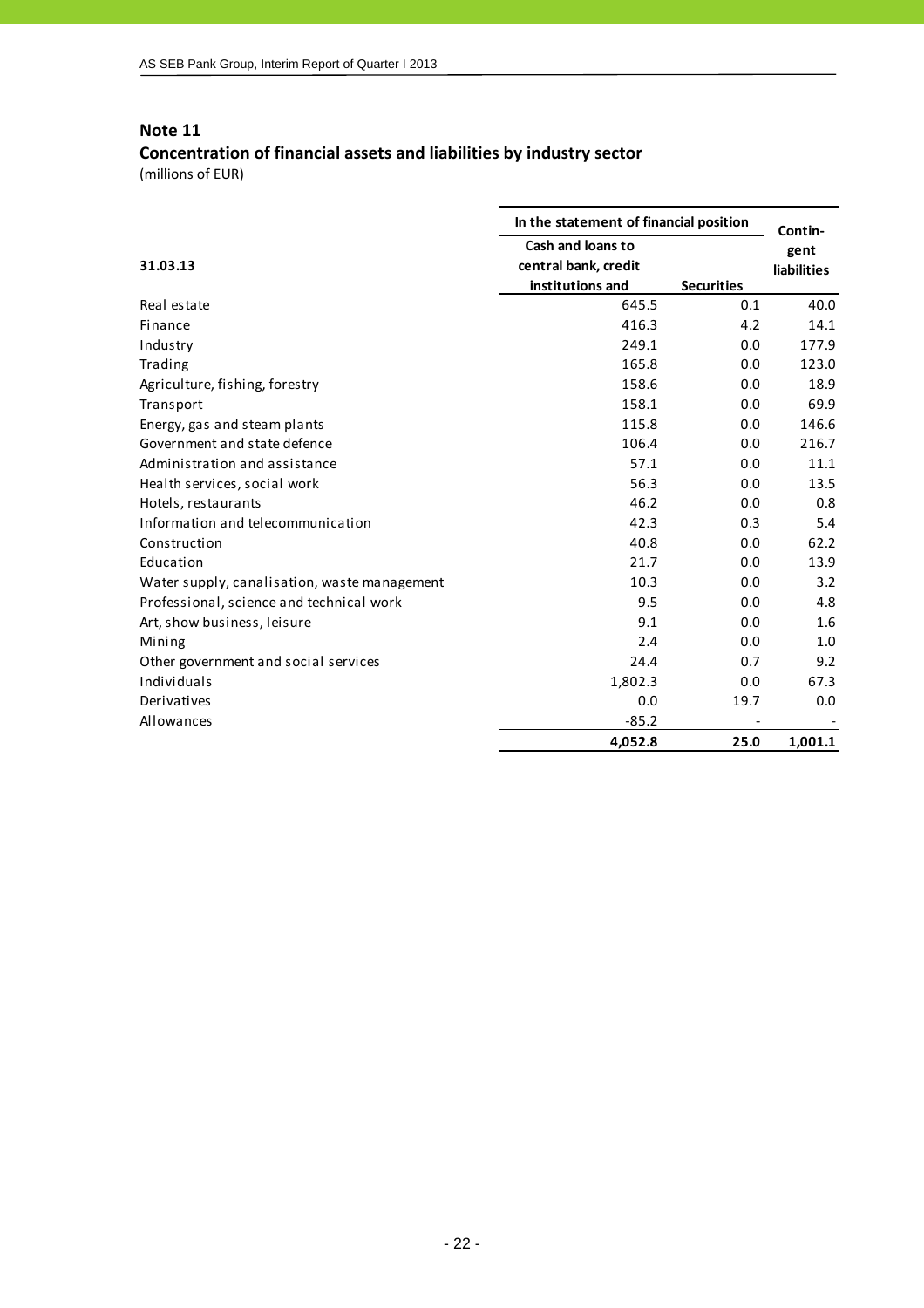|                                              | In the statement of financial position | Contin-           |                    |
|----------------------------------------------|----------------------------------------|-------------------|--------------------|
|                                              | central bank, credit                   |                   | gent               |
| 31.12.12                                     | institutions and                       |                   | <b>liabilities</b> |
|                                              | customers                              | <b>Securities</b> |                    |
| Real estate                                  | 638.1                                  | 0.1               | 38.9               |
| Finance                                      | 534.4                                  | 4.2               | 14.2               |
| Industry                                     | 238.7                                  | 0.0               | 173.1              |
| Trading                                      | 154.0                                  | 0.0               | 124.8              |
| Agriculture, fishing, forestry               | 151.7                                  | 0.0               | 21.9               |
| Energy, gas and steam plants                 | 124.0                                  | 0.0               | 160.5              |
| Transport                                    | 111.3                                  | 0.0               | 76.0               |
| Government and state defence                 | 107.8                                  | 0.0               | 224.3              |
| Administration and assistance                | 74.7                                   | 0.0               | 11.0               |
| Health services, social work                 | 55.2                                   | 0.0               | 13.4               |
| Hotels, restaurants                          | 46.8                                   | 0.0               | 0.7                |
| Information and telecommunication            | 44.3                                   | 1.1               | 6.7                |
| Construction                                 | 40.6                                   | 0.0               | 69.0               |
| Education                                    | 22.4                                   | 0.0               | 4.9                |
| Water supply, canalisation, waste management | 11.0                                   | 0.0               | 3.3                |
| Art, show business, leisure                  | 10.0                                   | 0.0               | 1.6                |
| Professional, science and technical work     | 8.6                                    | 0.0               | 4.9                |
| Mining                                       | 2.4                                    | 0.0               | 0.2                |
| Other government and social services         | 25.1                                   | 0.6               | 9.3                |
| Individuals                                  | 1,804.4                                | 0.0               | 65.3               |
| Derivatives                                  | 0.0                                    | 21.3              | 0.0                |
| Allowances                                   | $-91.2$                                |                   |                    |
|                                              | 4,114.3                                | 27.3              | 1.024.0            |